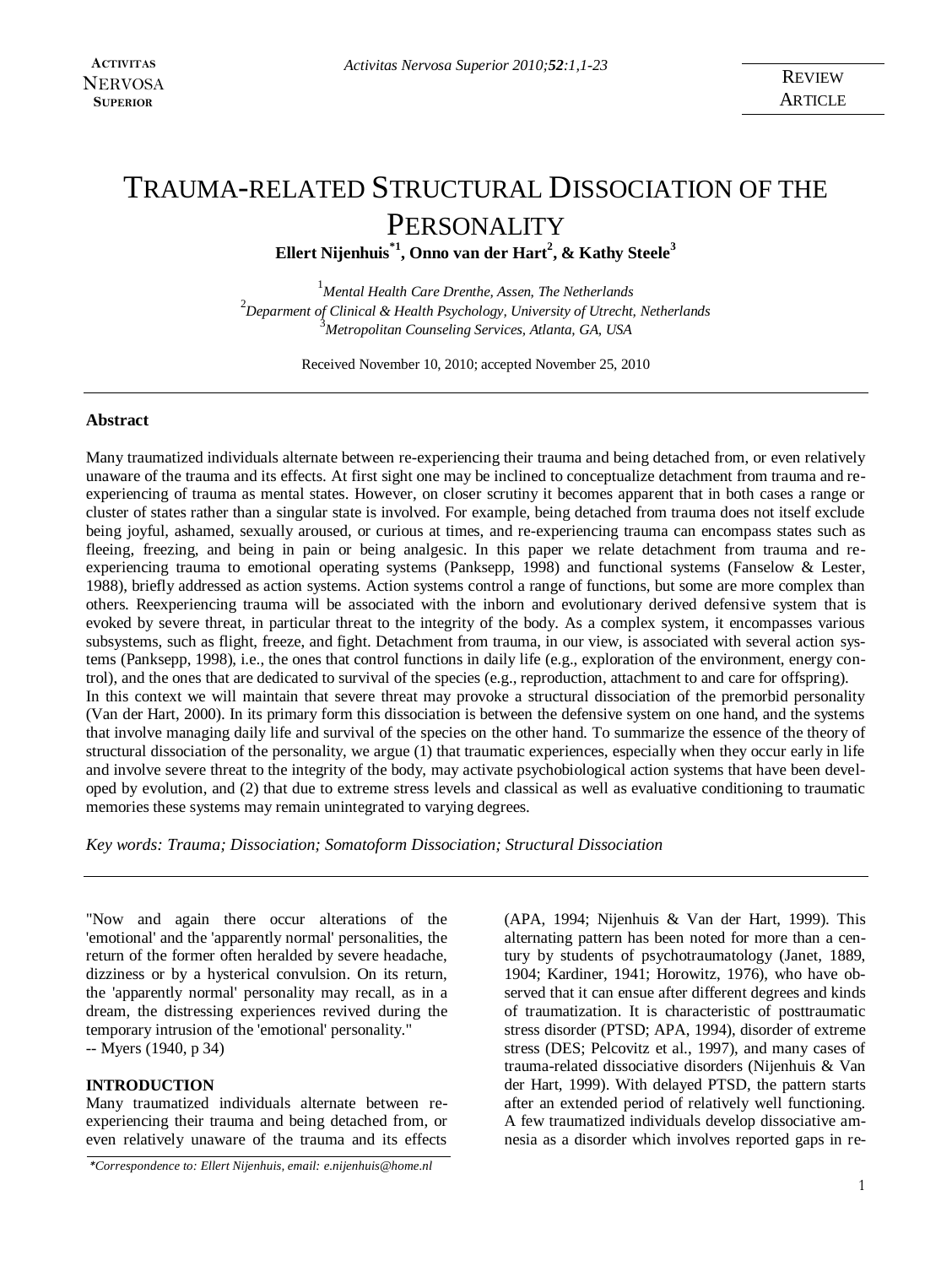call related to the trauma, additional aspects of their prior life, or even all of it (Markowitsch, 1999; Van der Hart, Brown, & Graafland, 1999; Van der Hart & Nijenhuis, 2001). These patients remain amnesic for an extended period of time. Eventual retrieval of the trauma can resolve the disorder, but in some cases a pattern of alternation between amnesia and re-experience of trauma develops (for a review, see Van der Hart et al., 2000).

At first sight one may be inclined to conceptualize detachment from trauma and re-experiencing of trauma as mental states. However, on closer scrutiny it becomes apparent that in both cases a range or cluster of states rather than a singular state is involved. For example, being detached from trauma does not itself exclude being joyful, ashamed, sexually aroused, or curious at times, and re-experiencing trauma can encompass states such as fleeing, freezing, and being in pain or being analgesic. In this paper we relate detachment from trauma and re-experiencing trauma to emotional operating systems (Panksepp, 1998) and functional systems (Fanselow & Lester, 1988), briefly addressed as action systems. Action systems control a range of functions, but some are more complex than others. Reexperiencing trauma will be associated with the inborn and evolutionary derived defensive system that is evoked by severe threat, in particular threat to the integrity of the body. As a complex system, it encompasses various subsystems, such as flight, freeze, and fight. Detachment from trauma, in our view, is associated with several action systems (Panksepp, 1998), i.e., the ones that control functions in daily life (e.g., exploration of the environment, energy control), and the ones that are dedicated to survival of the species (e.g., reproduction, attachment to and care for offspring).

In this context we will maintain that severe threat may provoke a structural dissociation of the premorbid personality (Van der Hart, 2000). In its primary form this dissociation is between the defensive system on one hand, and the systems that involve managing daily life and survival of the species on the other hand. In a little known but important work, Myers (1940) described this primary structural dissociation in terms of dividedness between the "apparently normal" personality and the "emotional" personality. Studying acutely traumatized World War I combat soldiers, Myers observed that the "emotional" personality (EP) recurrently suffers vivid sensorimotor experiences charged with painful affects which, at least subjectively, closely match the original trauma. Thus the EP is stuck in the traumatic experience that persistently fails to become a narrative memory of the trauma. The "apparently normal" personality (ANP), on the other hand, is associated with avoidance of the traumatic memories, detachment, numbing, and partial or complete amnesia. As will be detailed in this paper, both ANP and EP in fact involve differences with respect to a wide range of psychobiological variables. For example, clinical observations indicate that they are both associated with a differential sense of self, and findings from experimental research into DID suggest that they display differential psychobiological responses to trauma memories, including a different sense of self (Nijenhuis, Quak et al., 1999; Reinders et al., 2003), as well as to preconsciously processed threatening stimuli (Van Honk, Nijenhuis & Van der Hart, 1999).

One may object to labeling structurally dissociated mental systems as "personalities." In fact, for this reason, the DSM-IV (APA, 1994) converted the label "multiple personality disorder" into "dissociative identity disorder." Nevertheless, it is important to appreciate that both ANP and EP display "enduring patterns of perceiving, relating to, and thinking about the environment and [them]selves." In the case of ANPs these patterns "are exhibited in a wide range of social and personal contexts" and that in the case of EPs -- which do not tend to appear in a wide range of contexts -- are exhibited consistently upon their reactivation. The quotes concern the DSM-IV description of personality traits (APA, 1994, p.630). Myers' terms can be adopted with the understanding that the term personality in ANP and EP denotes dissociative part of the patient's personality at large.

In this paper we thus explore the evolutionary and trauma-related origins of the structural dissociation between ANP and EP (Van der Hart, 2000) as involving action systems, as well as the factors that maintain this dividedness. In this context we will also address the increasing complexity of structural dissociation into secondary and tertiary forms that may ensue when trauma involves chronic interpersonal violence and neglect, in particular when children are the victims and caretakers are the perpetrators.

# **THE FAILURE OF INTEGRATIVE CAPACITIES IN THE FACE OF THREAT**

#### **Integration**

Pierre Janet (1889) and Hughlings Jackson (1931-1932; for a review, Meares, 1999) have characterized mental health in terms of the capacity for differentiation and integration. Janet held that integration involves the continuing execution of a series of mental actions. The first step is the synthesis of elementary internal and external phenomena within a given moment into meaningful new mental structures, and the second step, synthesis of experiences, knowledge and functions across time (Braude, 1995). Contemporary authors have labeled these mental actions synchronic and diachronic synthesis, respectively (Ciompi, 1991; Siegel, 1999). Thus, according to these views, creation of meaningful combinations of sensations, affects, motor behaviors, and perceptions of the environment within a given moment and across time is essential to engaging in adaptive be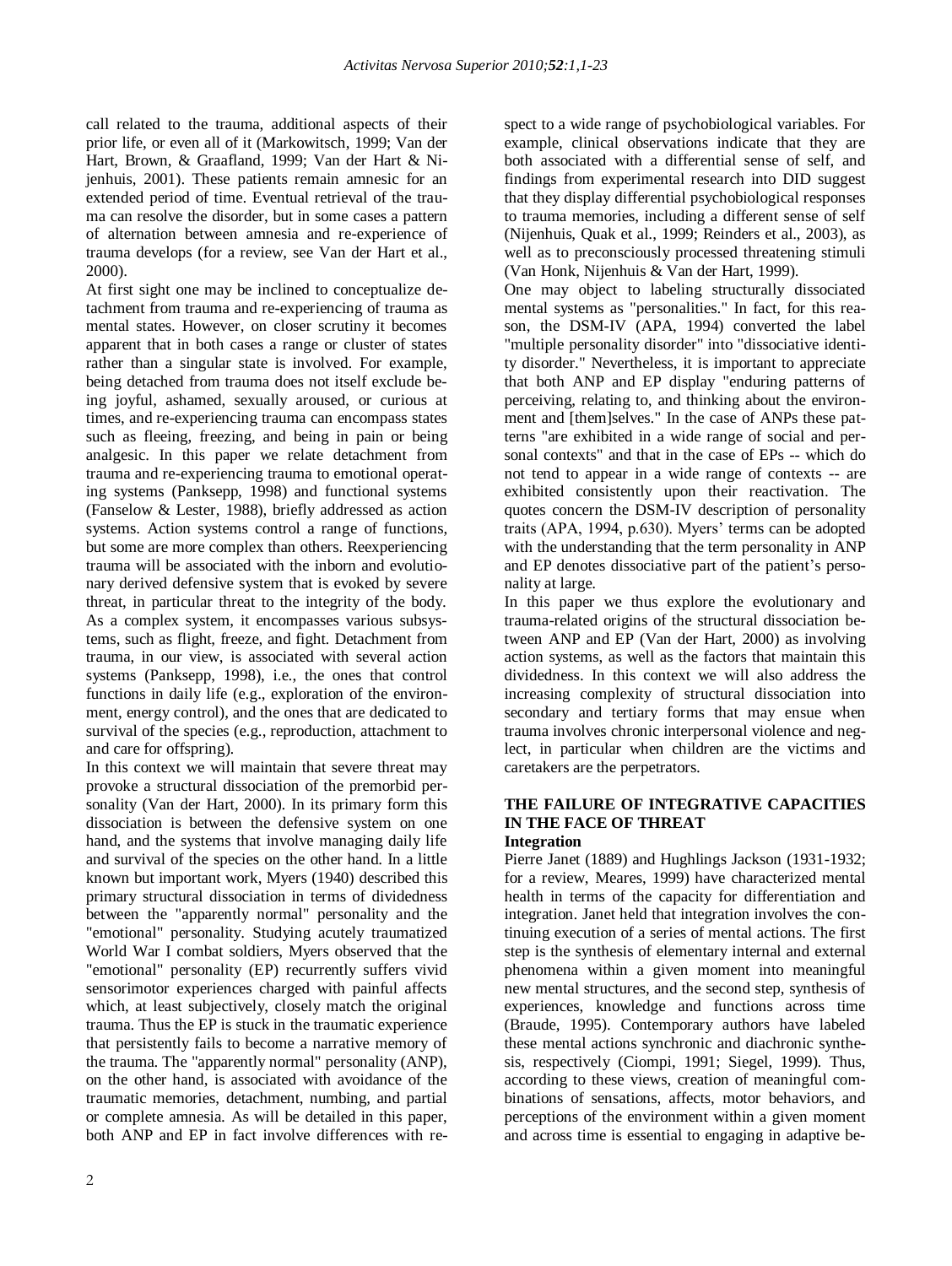havior. For example, individuals who were confronted with a threatening event have been able to succeed in synthesizing the experience when they have created a coherent mental structure that involves and organizes representations of the salient external and internal events (e.g., sensory perceptions, affective and behavioral reactions to these perceptions).

An essential component of integration is personification. Personification denotes the mental actions that range from relating synthesized material to one's general sense of self, which thus should become regularly adapted through synthetic actions, to becoming consciously aware of the implications of a personal experience for one's whole life, giving one's history and sense of self continuity (Janet, 1928). To follow up the example, in the act of personification, traumatized individuals become consciously aware that the threat strikes them personally. The result is a sense of ownership of personal experience and events ("I am threatened"). Personification is a specific form of realization, i.e., becoming aware of the implications of events. In our example: "I was severely threatened, and the event has had, and still will have, major consequences for me and my loved ones." Thus personification allows for a vision of one's self as a future personal and social existence.

As countless clinical observations suggest, and as recent studies have documented (for a review, see Marmar, Weiss, & Metzler, 1998), overwhelming events can interfere with these integrative mental actions. When personification fails, conscious awareness of the synthesized event will remain factual knowledge that does not seem to pertain to one's self. In the terms of Wheeler, Stuss, and Tulving (1997), the synthesized material will be noetic (personal experiences that seem unrelated to self), not autonoetic (personal experiences that are integrated with awareness of self as part of the experience). Thus a traumatized individual may say: "I know my life was threatened, but it feels as if it happened to somebody else." As a result, the corresponding memory will be of the semantic, not the episodic type (Tulving, 1972). Semantic memory, which pertains to words and to knowledge of the world, lacks a self-reflective aspect: one knows something to be a fact, but one does not link a personal episode to this knowledge. In contrast, episodic memory concerns memories of events that we recall in an almost scenic or cinematic way. It involves a double awareness, in that apart from a memory of facts, there is also the knowledge that this experience comes from one's past. Within far wider windows of time and events, personification yields an integrated, thus relatively context-independent sense of self. When personification fails, the development of a coherent sense of personal existence in a framework of the past, the present, and the future is compromised. In order to act adaptively in the present, it is necessary for

personification of current experience to be based on the integration of one's (entire) past history.

Integrating experiences similar to those already known to the individual, and that do not involve extreme emotion, generally requires a lower level of mental functioning and less mental effort than synthesizing and personifying new and highly emotional experiences. Successful integration of certain prior experiences provides templates that promote integration of later, similar experiences. Exposure to stressful events can raise one's mental level of functioning, but when threat becomes massive and overwhelming, this level drops.

Sensory events that are not traumatic or excessively stressful are usually automatically and preconsciously synthesized into symbolic form. However, traumatic experiences in patients with PTSD and dissociative disorders seem to be encoded as more or less complex sensorimotor and affective experiences which remain relatively unintegrated and thus unavailable for the normal information processing that leads to episodic memory (Van der Kolk & Van der Hart, 1991). The reduced integrative capacity leaves the individual with an immediate deficit in the ability to adapt to the trauma, and it inhibits additional attempts to cope following the traumatic experience (Janet, 1919/25).

#### **Some neurobiological factors affecting integrative mental functions**

The difficulty that individuals may have with synthesizing and personifying terrifying experiences seems related to biological reactions to severe threat. There is mounting evidence that the brain and body do not just respond to threat, but are also bound to change by traumatic experiences (Perry, 1999; Van der Kolk, 1994). Thus, at the neurobiological level, threat-related integrative failure may be mediated by excessive release of stress hormones and by stress-related alterations in brain regions that serve major integrative functions.

Several studies have documented that neurochemicals released during stress are highly concentrated in brain regions that are related to the execution of integrative mental actions, such as the hippocampus and the prefrontal cortex, and can thus interfere with the integration of experiences. These substances, which include norepinephrine, epinephrine, glucocorticoids, endogenous opiates, and several others (for a review, see McGaugh, 1990), may lower the individual's level of mental functioning, i.e., his integrative capacity. For example, retention of recently learned material is enhanced when moderate doses of epinephrine are administered after training, but impaired at high doses (McGaugh, 1990).

Acute stress results in an increased release of norepinephrine in the hippocampus and other brain regions. Vietnam veterans with chronic PTSD experienced flashbacks when given an intravenous administration of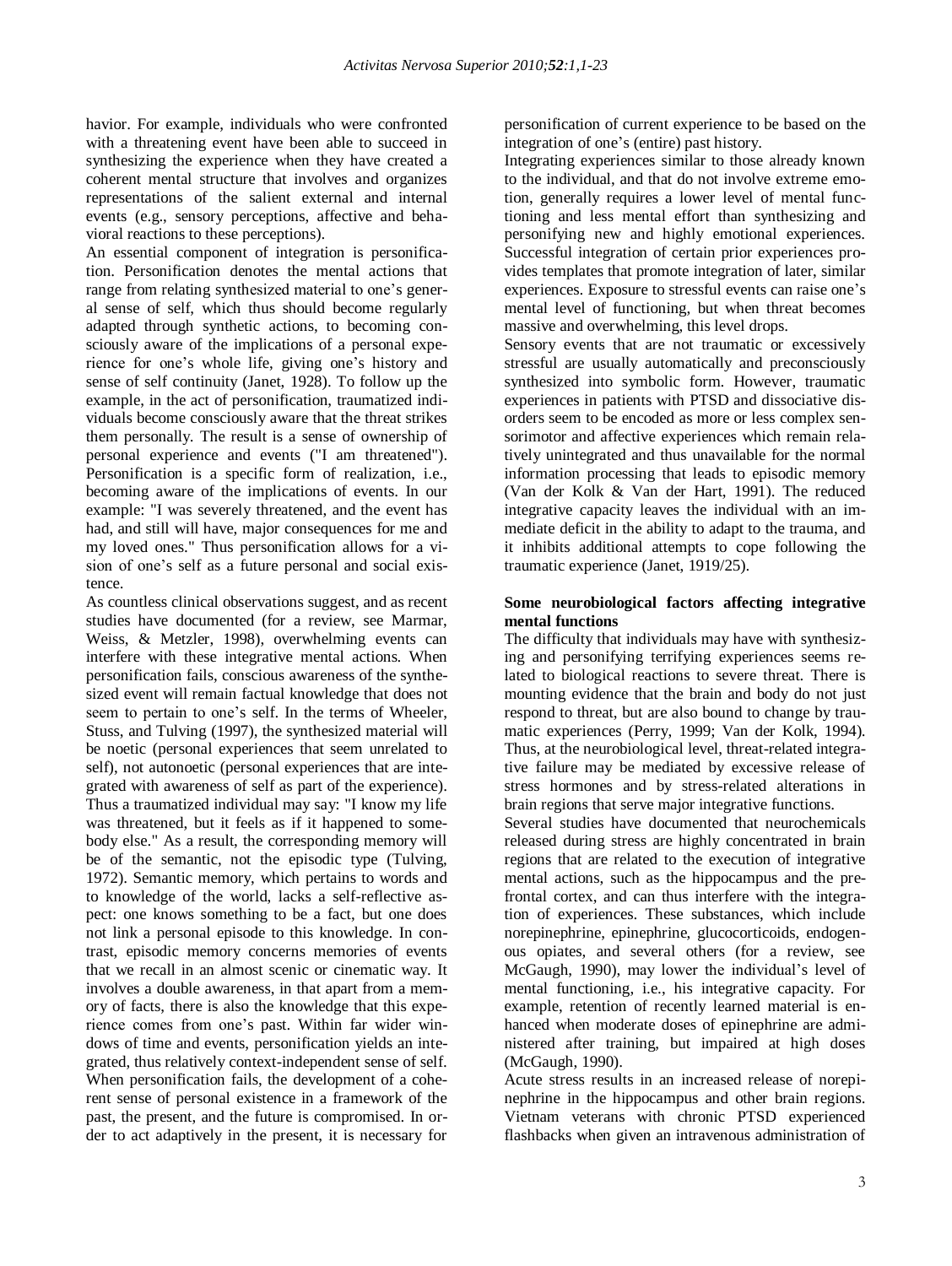yohimbine, an a2 antagonist that stimulates norepinephrine release (Southwick et al., 1993). A similar effect was provoked by intravenous administration of metachlorophenylpiperazine (m-CPP; Southwick et al., 1991). In psychological terms, these substances reactivated responses of the EP. Both animal and human studies have shown that high levels of norepinephrine release are associated with a decrease in metabolism in the cerebral cortex. Thus, following administration of yohimbine, PTSD patients had a tendency toward decreased brain metabolism in hippocampal, orbitofrontal, temporal, parietal, and prefrontal cortex areas, whereas healthy controls had a tendency toward increased metabolism in these regions (Bremner, Innis et al., 1997). This decrease could reflect the traumatized individual's lack of integrative mental activity. Indeed, norepinephrine affects memory encoding, storage, and retrieval in the hippocampus, a brain structure implicated in the synthesis of experiences and memory encoding. Another substance that is involved in the modulation of memory functions and the stress response is the neuropeptide corticotropin releasing factor (CRF). Bremner, Lichio et al. (1997) found an increase of CRF in PTSD patients, implying that memory function may be impaired in PTSD.

Some other data suggest that artificial stimulation of integrative brain structures, notably the hippocampus, can mediate dissociative symptoms. For example, electrical stimulation of the hippocampus and adjacent cortex resulted in dissociation-like phenomena (Halgren, Walter, Cherlow, & Crandall, 1978). Also, the administration of ketamine induced a wide range of phenomena that resemble dissociative symptoms in healthy individuals (Krystal et al., 1994). This receptor is highly concentrated in the hippocampus, and is involved in long term potentiation, a process that relates to memory formation.

The integrative failure that is characteristic of traumatized individuals may also relate to structural brain changes, notably in the hippocampus. Animal studies have shown that direct glucocorticoid exposure results in a loss of pyramidal neurons and dendritic branching in the hippocampus, meaning that the organic structure of this brain area was affected by this hormone, likely resulting in a decrease neuronal synapses that would facilitate integration. Some evidence suggests that glucocorticoids may have similar effects on the human hippocampus. Compared with healthy controls, the hippocampal volume in PTSD patients (Bremner et al., 1995), adults reporting childhood physical and sexual abuse (Bremner, Randall et al., 1997), and a patient with DID (Tsai, Condie, Wu, & Chang, 1999) were decreased. Preliminary findings of Ehling, Nijenhuis and Krikke (2001) are that compared to healthy controls, female patients with DID had approximately 25% less hippocampal volume in either hemisphere. Women

with DDNOS had approximately 15% less hippocampal volume compared to controls (Ehling et al., 2003). Women who fully recovered from DID had more hippocampal volume compared to women with DID. It is currently not known whether smaller hippocampi constitute a premorbid risk factor for PTSD and dissociative disorders, or are a consequence of chronic stress exposure. Abnormal structural features of the hippocampus may also represent still another phenomenon, in that several other mental disorders not characterized by posttraumatic stress and dissociative symptoms are also associated with decreased hippocampal volume. Still, hippocampal volume, reported chronic childhood abuse, psychoform dissociation, somatoform dissociation and posttraumatic stress symptoms were strong phenomena in these studies.

Moreover, some studies suggest that trauma treatment can be associated with a gain in hippocampal volume. Vermetten et al. (2003) found that treatment of PTSD with paroxetine resulted in a decrease of PTSD symptoms, significant improvements in verbal declarative memory, and a 4.6% increase in mean hippocampal volume. A preliminary single case finding - that obviously requires replication - suggests that phaseoriented treatment of DID can be associated with a very substantial gain in bilateral hippocampal volume (Ehling, Nijenhuis, & Krikke, 2003). This gain of volume did not exist for the volume of the parahippocampal gyrus. Women with florid and recovered DID, and women with DDNOS had approximately 20% less volume of the parahippocampal gyrus (Ehling et al., 2003).

While these and related data contribute to understanding integrative failure during and after exposure to severe threat, it is important to appreciate that the study of the neurobiological correlates of trauma-related dissociative phenomena is still in its infancy (Krystal, Bremner, Southwick, & Charney, 1998). An elaborate review of the emerging psychobiology of trauma related dissociation is (Nijenhuis, Van der Hart & Steele, 2002). We will discuss the findings of a PET study of DID (Reinders et al., 2003) below.

# **Peritraumatic dissociation**

The individual's failure to synthesize and personify current severely threatening events manifests in a range of phenomena that are known as peritraumatic dissociation (Marmar, Weiss, & Metzler, 1998). It involves both psychoform and somatoform phenomena (Nijenhuis, Van Engen, Kusters, & Van der Hart, 2001), such as profound feelings of unreality, out-of-body experiences, disconnection from oneis body, tunnel vision, lack of pain perception (analgesia) and motor inhibitions. Peritraumatic dissociation also manifests in a lack of personification. As we said before, this failure can be mani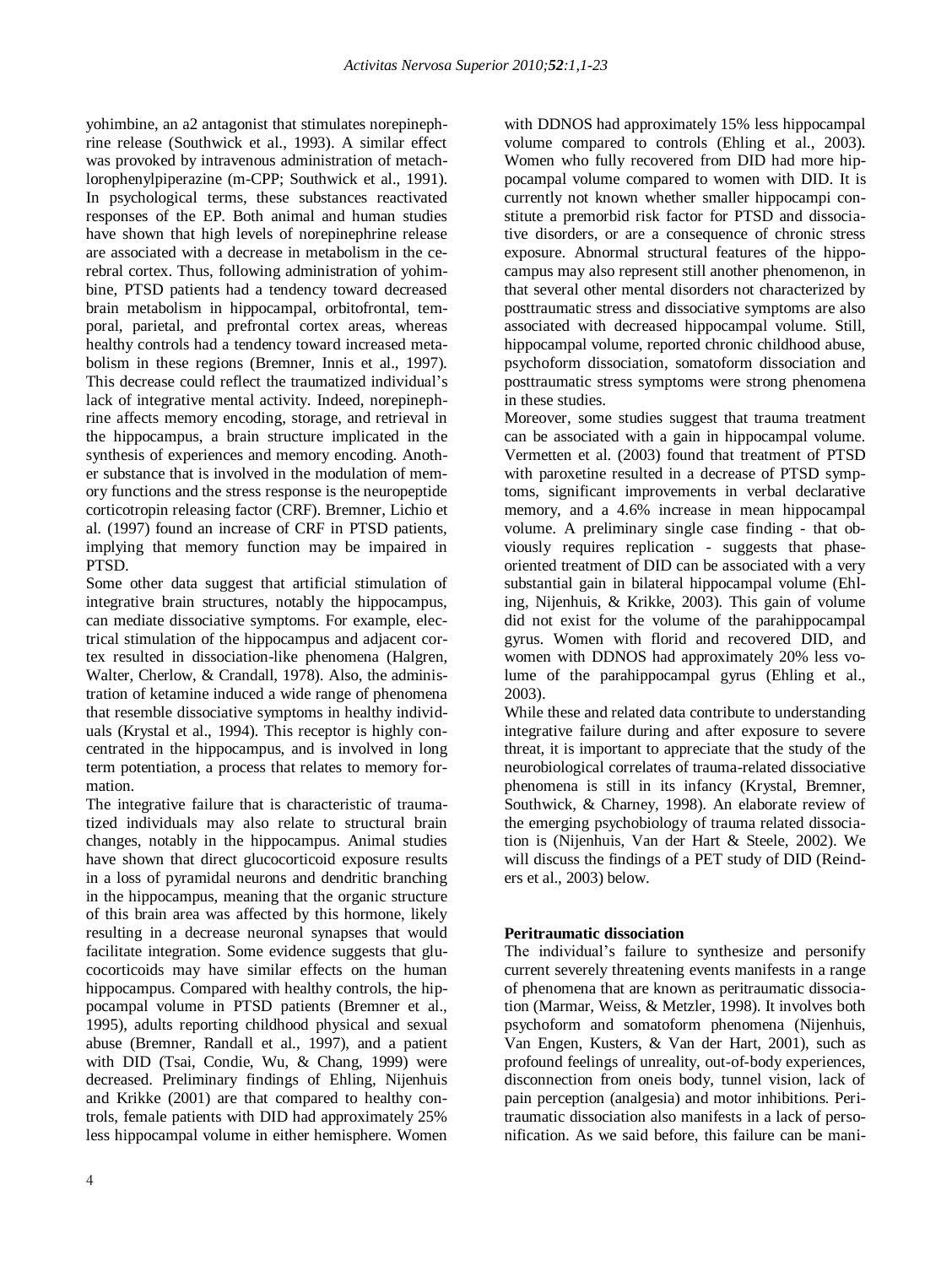fested as a sense that the registered event is not happening to one personally.

Models proposing that trauma can evoke dissociative phenomena have been strongly supported by a range of retrospective and prospective studies (e.g., Koopman, Classen, & Spiegel, 1994, 1996; Nijenhuis, Van Engen et al., 2001; Shalev, Peri, Canetti, & Schreiber, 1996; Tichenor, Marmar, Weiss, Metzler, & Ronfeldt, 1996; Weiss, Marmar, Metzler, & Ronfeldt, 1995). Janet (1909) postulated that trauma produces its disintegrating effects in proportion to its severity as expressed in terms of intensity, duration, and repetition. More recently, it has been additionally hypothesized that young children are particularly prone to peritraumatic dissociation and other trauma-related psychopathology (e.g., Kluft, 1991; Putnam, 1989; 1997). Several studies with dissociative disorder patients (Draijer & Boon, 1993; Nijenhuis, Spinhoven, Van Dyck, Van der Hart, & Vanderlinden, 1998; Ogawa, Sroufe, Weinfeld, Carlson, & Egeland, 1997) have provided supportive evidence for these hypotheses.

In an important longitudinal study, Ogawa et al. (1997) found that among a sample of children at particular risk for traumatization, dissociative symptoms in early childhood were associated with the severity of trauma and so-called disorganized attachment; these factors predicted dissociative symptoms up to two decades later. Other studies have indicated that peritraumatic dissociation is predictive of subsequent posttraumatic stress disorder (PTSD; e.g., Marmar et al., 1994; Shalev, Peri, Caneti, & Schreiber, 1996), dissociative disorders, and somatoform disorders (Darves-Bornoz, 1997). Harvey and Bryant (1999), on the other hand, found that dissociative symptoms of patients with acute stress disorder did not predict PTSD well, whereas reexperiencing trauma was highly predictive. Consistent with the DSM-IV (APA, 1994), Harvey and Bryant (1999) did not conceptualize reexperiencing trauma as a dissociative symptom. However, this phenomenon involves an experience that neither has been satisfactorily integrated, nor will be automatically integrated upon its reactivation. In our view, reexperiencing trauma qualifies as a major current positive dissociative symptom.

We concur with Myers (1940) that the failure to integrate traumatic experiences basically yields a structural dissociation of the premorbid personality into two mental systems (Van der Hart, 2000). This primary structural dissociation involves the EP that is essentially associated with re-experiencing the trauma, and the ANP that has failed to integrate the traumatic experience, and that engages in matters of daily life. (As we will discuss below, in more complex cases, the structural dissociation can be of a secondary or even a tertiary type.) In sum, peritraumatic dissociation is a manifestation of acute integrative failure, and sets the stage for the chronic failure to synthesize and personify the trauma.

#### **THE THEORY OF STRUCTURAL DISSOCIATION OF THE PERSONALITY The "emotional" part of the personality**

The EP is a manifestation of a more or less complex mental system that essentially involves traumatic memories. When traumatized individuals remain as EP, these memories are autonoetic for the EP, but not for the ANP. The memories can represent [pathogenic] kernel aspects of the trauma (Van der Hart & Op den Velde, 1995), a complete overwhelming event, or series of such events, and are usually associated with a different image of the body and a rudimentary or more evolved separate sense of self (McDougall, 1926). Thus the EP range in forms from reexperiencing unintegrated (aspects of) trauma in cases of acute and posttraumatic stress disorder (PTSD), to traumatized dissociative parts of the personality in dissociative identity disorder (DID; APA, 1994).

It is important to note that traumatic memories manifested in the EP are very different from processed narratives of trauma (Janet, 1889, 1904, 1919/25, 1928; Van der Kolk & Van der Hart, 1991). Normal memories convey a narrative to the listener, stories told and retold, changeable over time, and adapted to an audience. While narrative memories are verbal, time-condensed, social and reconstructive in nature, traumatic memories are often experienced as if the once overwhelming event were happening here and now. These hallucinatory, solitary, and involuntary experiences consist of visual images, sensations, and motor actions, which engross the entire perceptual field. They are at least subjectively characterized by a sense of timelessness and immutability (Modell, 1990; Spiegel, Frischholz, & Spira, 1993; Van der Hart & Steele, 1997), and they have no social function (Janet, 1928). Although the EP's traumatic memories include reproductive elements, they are not exact replications of overwhelming events. Apart from the individual's experience of the event, they may include his or her fantasy and misperceptions at the time, and exclude parts of the experience. For example, the traumatic memory of Charcot's patient LeLog included the idea that he had been run over by a wagon (Charcot, 1889). In fact, before losing consciousness, he had seen the wheels approaching him, which impressed upon him the idea of being run over, though he was actually never hit. Also, elements of other (traumatic) experiences may become associated with the traumatic memory, and thus confound it.

Another distinctive feature of traumatic memories is that upon their reactivation, access to many other memories is more or less obstructed. Thus, when the EP is activated, the patient in that state tends to lose access to a range of memories that are readily available for the ANP. The lost memories typically involve episodic memories (personified memories of personal experiences), but may also include semantic memories (fac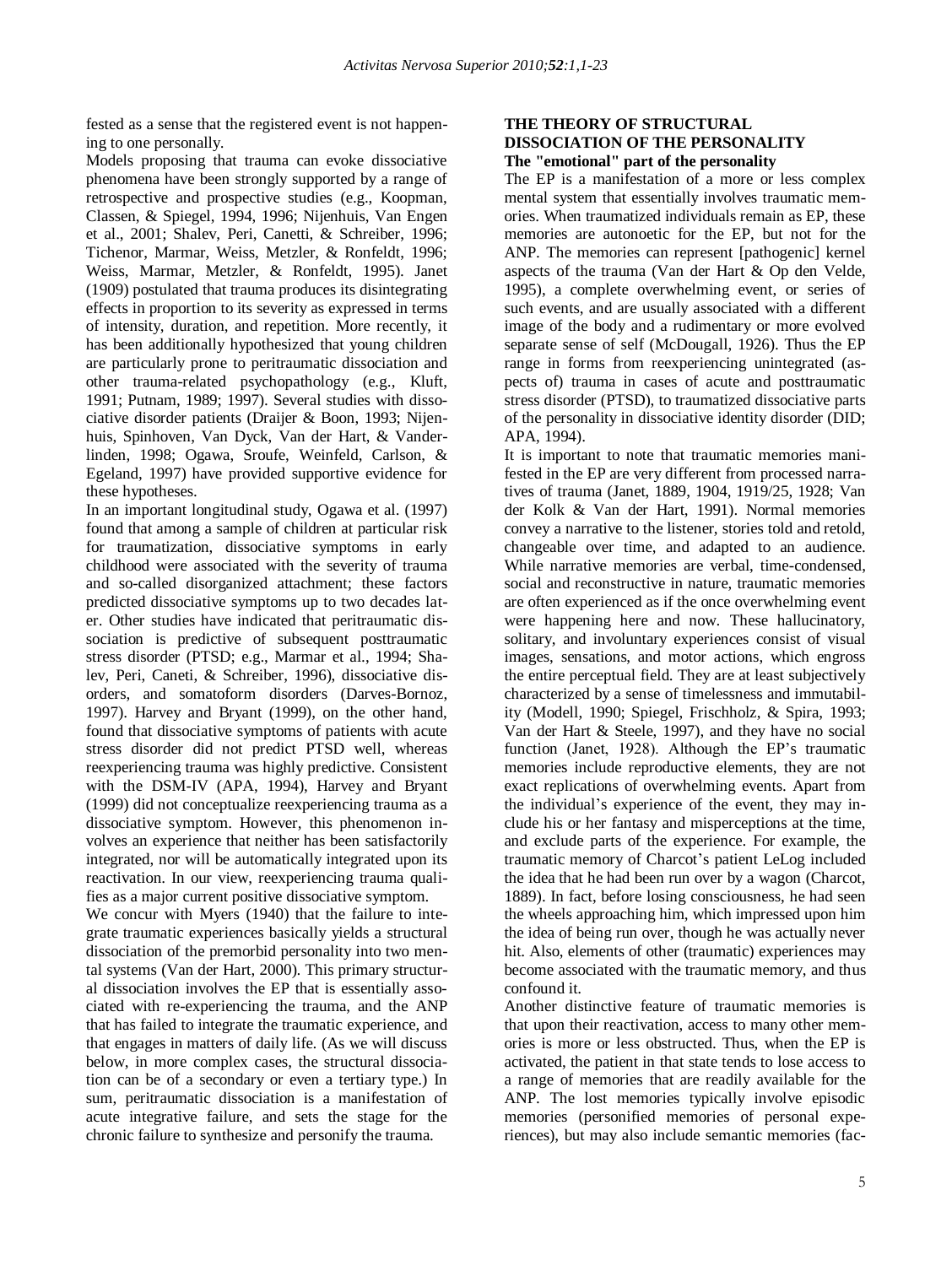tual knowledge) and even procedural memories (e.g., memories for skills and specific kinds of associations among various stimuli as a result of classical conditioning) (Van der Hart & Nijenhuis, 2001). Myers (1940, p. 46) gives an example of the alteration between the EP, stuck in combat trauma, and the ANP in a World War I soldier (cf. Van der Hart, Van Dijke, Van Son, & Steele, 2000). After being subjected to heavy bombardment, during which a shell burst close to him, this man was brought into the Aid Post because he could not be restrained from rushing over the parapet with bombs in broad daylight. At the Aid Post he could not give his name or regiment, and was only induced to go down to the Field Ambulance by a ruse. In bed, he developed complete mutism and an extremely restless condition, from time to time turning his eyes and head as if following an imaginary object, after which he would withdraw his head beneath the bed clothes in abject horror. Later, when out of bed, he began to have dissociative convulsions, during which he would undoubtedly have hurt himself unless restrained, and following which he evidently visualized his terrifying experiences in the trenches. He called out during these attacks, but afterwards, returned from the EP into the ANP, he had no recollection of his attacks and his mutism persisted. Between attacks he seemed otherwise normal.

As illustrated in this example, the EP typically displays defensive motor behaviors, in particular in response to "triggers" i.e. classically conditioned, trauma-related stimuli. For example, in this condition, the patient may curl up in her chair, and remain largely immobile and silent. She may also hide behind a chair or in a corner. However, when feeling relatively safe, she may be more verbal and mobile. Thus in cases of childhood abuse, the EP with the identity of a child can occasionally display behaviors such as childlike playfulness (e.g. Putnam, 1997; Van der Hart & Nijenhuis, 1998).

Research and clinical observations support the hypothesis that traumatic memories strongly involve sensorimotor features. For example, Van der Kolk and Fisler (1995) found that traumatic memories of subjects with PTSD were retrieved, at least initially, in the form of dissociated mental imprints of sensory and affective elements of the traumatic experience with little or no linguistic component. Sexually abused children also "remembered" their traumas in the form of sensory perceptions, and behavioral responses (Burgess, Hartman, & Baker, 1995), as did women reporting childhood sexual abuse (Nijenhuis, Van Engen et al., 2001) and trauma-reporting EPs of patients with DID (Nijenhuis, Quak et al., 1999).

The field of consciousness of the EP tends to be highly restricted to the trauma as such and to trauma-related affairs. When EPs have evolved, as happens in DID, they may additionally be focused on matters of the current world that fit their experience and identity. In these

cases, their procedural, semantic, and episodic memories have been extended to some degree. However, while the EP has synthesized and personified (aspects of) the trauma into its limited range of memories, thus into the part of the personality it represents, it has failed to integrate current reality to a sufficient extent. This leaves the EP ultimately unable to adapt to present reality.

### **The "apparently normal" part of the personality**

Traumatized individuals fail to sufficiently integrate current reality -- normal life -- as EP. As ANP they have failed to integrate the trauma, either partially or fully, and tend to be more or less engaged in normal life. The ANP is predominantly marked by a range of losses or so-called negative dissociative symptoms (Nijenhuis, Spinhoven, Van Dyck, Van der Hart, & Vanderlinden, 1996), such as a degree of amnesia for the trauma and anesthesia of various sensory modalities. The ANP is also characterized by a lack of personification, both with respect to the traumatic memory and with the EP. That is, the ANP has integrated neither the traumatic memory, nor the mental system that is associated with this memory. To the extent that the patient as ANP is informed about the trauma and about the EP, this knowledge remains noetic, and the relevant memories semantic, i.e., lacking personification.

The degree to which the ANP appears normal varies widely. Some PTSD patients succeed in functioning in a rather normal fashion for years. Even some patients with DID may, as ANP, function at a high level of adaptation, e.g., they may be successful professionals (Horevitz & Loewenstein, 1994; Kluft, 1986). However, other patients may have developed extensive and disabling amnesia as ANP (Van der Hart & Nijenhuis, 2001), or may have reached an advanced stage of posttraumatic decline (Tichener,1986). As Janet noted, many traumatized "... patients seem to have had the evolution of their lives checked; they are attached to an insurmountable obstacle" [i.e. the trauma] (Janet 1919/25, p. 660), and lose their "capacity to assimilate new experiences as well as if their personality has definitely stopped at a certain point, and cannot enlarge any more by the addition or assimilation of new elements"(Janet 1911, p. 532). They are condemned to live life "on the surface of consciousness" (Appelfeld, 1994, p. 18).

Intrusions of the EP, especially the traumatic memory that is associated with this part of the personality, interfere with apparent normality. When in a dispositional state, traumatic memories and other trauma-related mental phenomena are usually not a hindrance (Van der Hart, Steele, Boon et al., 1993). However, when fully reactivated, they, like harmful "parasites of the mind," may overgrow consciousness (Charcot, 1889; Janet, 1894). These intrusive, hence positive, dissociative symptoms may consume a considerable amount of time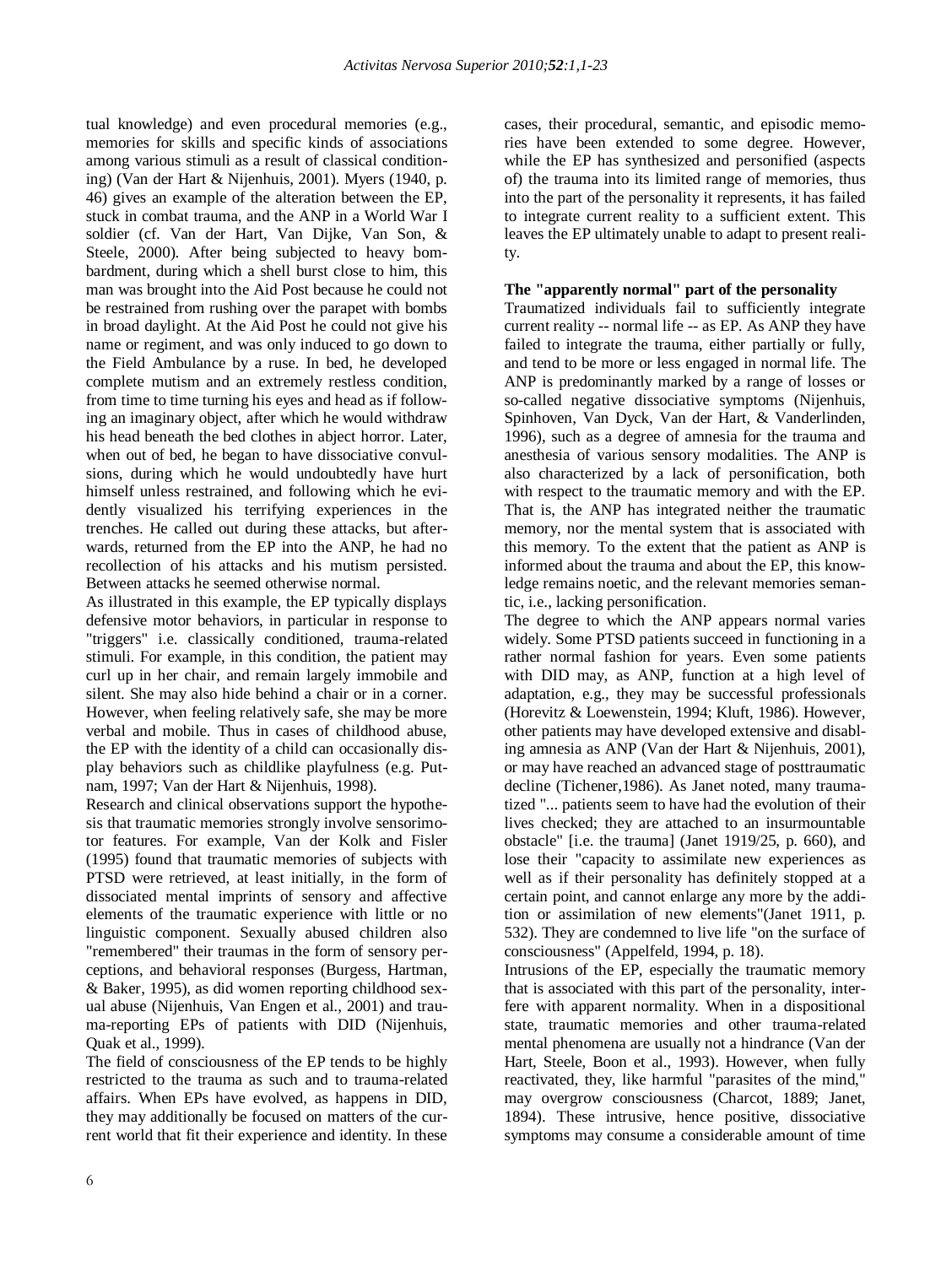and energy, partly reproducing the time-line of the overwhelming event. The re-experiencing usually follows a fixed course of events and responses, and cannot be interrupted, or only with excessive effort. The ANP can also be intruded by complete traumatic memories or by aspects of them, such as a particular sensation or motor response. The ANP may ultimately become deactivated upon the activation of the EP, a phenomenon that results in the ANP's amnesia for the episode.

Apart from traumatic memories, other features of the EP can intrude the ANP as well. Examples include hearing the voice of the EP and being subjected to intentional physical movements of the EP. The ANP often fears these symptoms due to a range of variables such as a lack of insight into the nature of the phenomena, a lack of control over them, their association with traumatic memories, and their specific qualities such as a crying or angry voice, and the nature of the messages of the voice.

Although we have identified intrusions as positive symptoms, the content of the intrusions may also involve losses. Thus negative symptoms, such as inhibited movements, and positive symptoms, such as pain, or both, may be present. The complete deactivation of the ANP upon reactivation of the EP can also be described as a combination of two extreme negative (deactivation of ANP) and positive symptoms (activation of EP), respectively.

# **ANP and EP as mediated by action systems**

Although the personality can become dissociated in countless ways, some forms of trauma-related structural dissociation seem far more likely than others. In our view, the EP and ANP are essentially mediated by psychobiological systems. However, what systems are they? The psychobiological systems that dissociative parts of the personality rely on should meet a range of criteria. To name what seem to be the most important ones, first, in order to control functioning for a period of time, these systems must be self-organizing and self stabilizing within windows of homeostasis, time and context. Second, because dissociative disorders can already manifest early in life, the relevant mental systems should be available early in life. Third, since ANP and EP are associated with invariant features, but also display features that depend on the individual case, the mental systems of which dissociative personalities are manifestations should essentially involve stable characteristics, but allow for considerable case-dependent variation as well. According to clinical observations, ANP typically avoids traumatic memories and engages in matters of daily life such as reproduction, attachment to and caretaking of offspring, and social interaction. In contrast, EP is engaged in traumatic memories, in which context it primarily displays defensive and emotional reactions to the threat involved in the trauma and on

which they seem to be fixated. Apart from these invariants, the features of ANP and EP also seem to depend on the individual's life history and probably on his or her innate psychobiological characteristics as well. Fourth, EP and ANP seem to exert particular invariant survival functions: EP serves survival interests of the individual in the face of threat, and ANP centers on survival of daily life and survival of the species. Hence, the mental systems that ANP and EP rely on should be functional systems that have been developed in the course of evolution, and they should be rather similar to analogous animal systems. Fifth, because ANP and EP seem to involve rather coherent complexes of sensation, perception, cognition, behavior, and probably (neuro) physiology as well, the mental systems that we are looking for should control and integrate all of these psychobiological phenomena within the confines of the functions they exert. Sixth, because (as we are to suggest below) EP and ANP strongly respond to threat and cues that reactivate traumatic memories -- that is, unconditioned and conditioned stimuli -- the mental systems that drive these dissociative personalities should be very open to classical conditioning.

In all species, threat automatically and unconditionally evokes defense, which is best seen as a complex functional system that has been developed in the course of evolution (Fanselow & Lester, 1988). Panksepp (1998) describes emotional operating systems of fear and rage. Other examples of emotional operating systems include those that control attachment of offspring to parents, parental attachment to and care for offspring, exploration, and play. Some are available in the early stages of development, in particular defense to threat and attachment to caretakers, while others develop in time (e.g., reproduction). It seems that these action systems very closely meet the six criteria that we have described. Panksepp (1998) argued that the emotional operating systems are inborn, self-organizing, and self-stabilizing within the limits of time and homeostatic processes. In his words: "Many of the ancient, evolutionary derived brain systems all mammals share still serve as the foundations for the deeply experienced affective proclivities of the human mind." (p. 4) A major premise of affective neuroscience is that there are various neural systems that lead to a limited set of discrete emotional tendencies. That is, basic emotional processes arise from distinct neurobiological systems that reflect coherent integrative processes of the nervous system.

Emotional operating systems can be seen as evolutionary operants, developed to produce certain effects. According to Panksepp (1998), these systems have widespread effects on the rest of the nervous system: "They change sensory, perceptual and cognitive processing, and initiate a host of physiological changes that are naturally synchronized with the aroused behavioral tendencies characteristic of emotional expe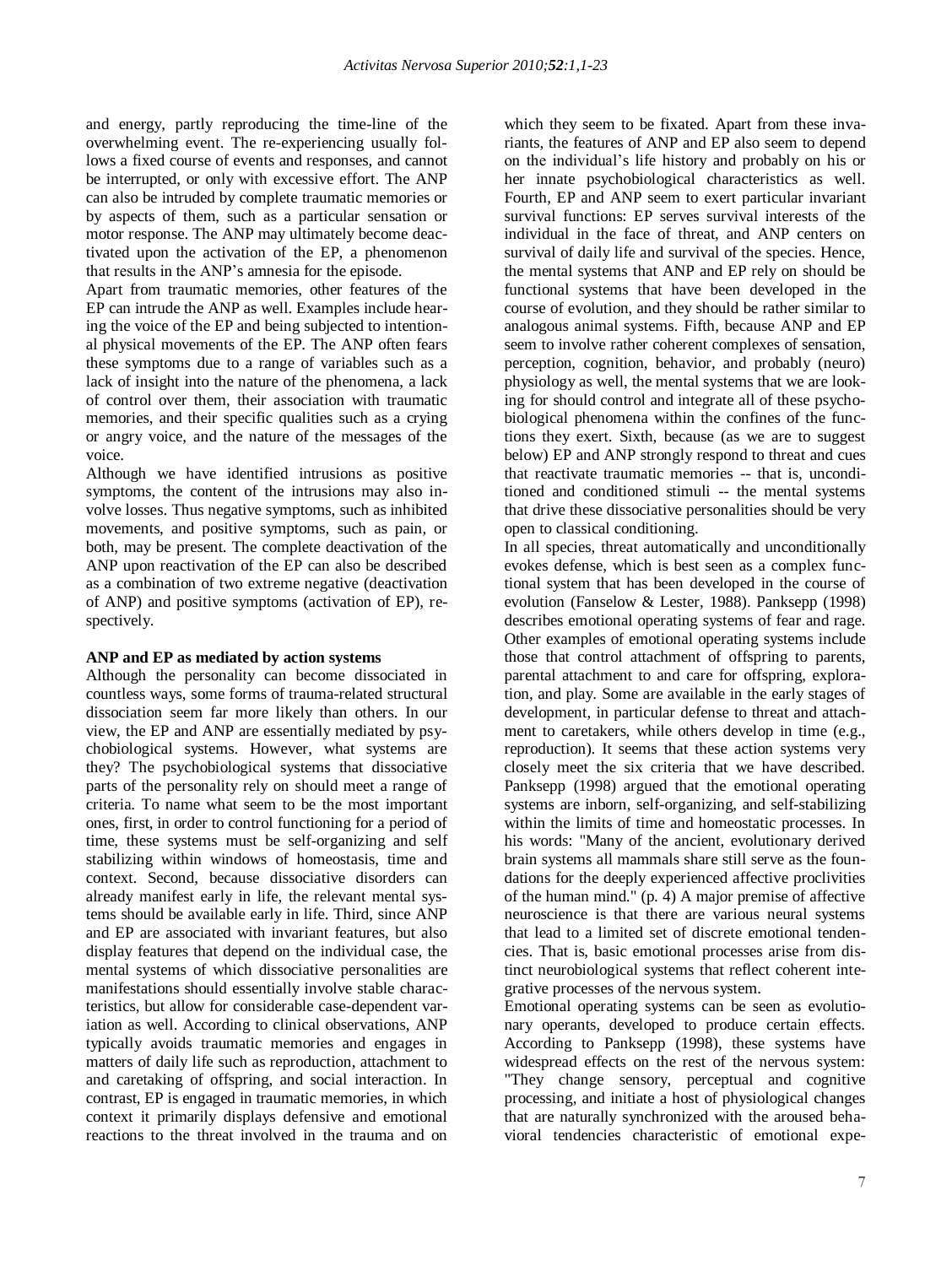rience" (p. 49). The emotional operating systems have superordinate roles in a flow of neural controls that are arranged in a hierarchy. For example, at a simple level they integrate unconditional inputs (unconditioned stimuli) and generate instinctual output patterns (unconditional response patterns). At more evolved integrative levels, central executive components of emotional operating systems, such as the ones for freezing or fight, can synchronize the whole system into a coherent form of emotional responsivity. Thus, they integrate -- that is, coordinate and synchronize -- the operation of several emotional subsystems, and they control both higher cortical functions and lower brain functions. In Panksepp's view, the affective essence of emotionality is organized on subcortical and precognitive levels, and each of the emotional operating systems (e.g., fear, rage, caring for offspring, reproduction, exploration, play, and energy management) involves specific patterns of activation of neural networks and associated neurochemical activity in the brain.

While nature provides a variety of intrinsic potentials of the brain, including the action systems, nurture provides opportunities for these potentials to be manifested in diverse and creative ways in real life. Thus everything we see is epigenetic, a mixture of nature and nurture. Brain tissues create the potential for having certain types of experiences and emitting certain behaviors, but experiences, especially early ones, can change the fine details of the brain forever.

The emotional operating systems (Panksepp, 1998) and functional systems (Fanselow & Lester, 1988), or action systems, as we prefer to call them, because they essentially involve expressive actions -- are functional in that they activate various types of affective feelings which help animals and humans to identify events in the world that are either biologically useful or harmful, and to generate adaptive responses to many life-challenging circumstances. Thus, the basic behavioral patterns involved in action systems are approach and avoidance. Although the resulting behavior is unconditionally summoned by the appropriate cues, approach and avoidance are adaptable to prevailing environmental conditions within limits, rather than being mere inflexible responses. For example, flight involves not just running away from threat, but running that is adapted to the current situation in form, direction, and duration.

The action systems manifest as patterns of activation involving variables such as sensory awareness, perceptual bias, emotional tone and regulation, memory processes, mental models, behavioral response patterns (Siegel, 1999), and in humans (and perhaps in some primates), a sense of self. Thus, threat as an unconditional stimulus does not evoke a single "unconditional" response, but, at least within the confines of the defensive system, integrated series of psychobiological responses. Furthermore, defense consists of subsystems,

each of which controls a pattern of psychobiological reactions that is adapted to meet a particular degree of threat imminence (Fanselow & Lester, 1988). This degree can be expressed in terms of the time and space that separate the subject from the threat (i.e., the distance between predator and prey), as well as in terms of an evaluation of the defensive abilities of the subject (e.g., the subject's psychosocial influence and physical force).

Pre-encounter defense involves an apprehensive state with increased arousal, interruption of nonaversively motivated, "normal life," behaviors, and retraction of the field of consciousness to focus nearly exclusively on the potential threat. Post-encounter defense includes several subsystems: (1) flight and (2) the circa-strike subsystem freeze with associated analgesia and anesthesia, (3) potentiated startle response, and (4) fight. Poststrike defense involves total submission. Upon survival, a recuperative subsystem is activated. This subsystem allows for a return of affective awareness and body sensations (pain, among others), which motivate wound care and seeking rest through social isolation, and sleep. Upon recovery, there will be a reactivation of (sub)systems that control "normal daily life" life interests such as consumption of food, reproduction and taking care of offspring.

# **The EP is dedicated to the survival of "predatory" threat**

In our analysis, EPs essentially are manifestations of action systems: primarly the one that controls defense in the face of threat -- foremost threat to the integrity of the body by a person -- and potentially also the one that controls attachment to caretakers. Both systems serve survival interests and strongly influence what the patient remaining as EP is likely to sense, perceive, feel, think, recall, and do. While EPs essentially rely on genetic potentials, their manifest form will also be shaped by environmental conditions, foremost traumatic experiences, in particular those that occurred in early childhood, and subsequent external and internal contextual conditions (e.g., the degree and quality of social support in the aftermath of trauma, repetition of trauma, the degree of dissociation between EP and ANP).

In cases of primary structural dissociation, which is characteristic of acute stress disorder and simple PTSD, the EP includes all defensive subsystems. The EP can also be further structurally dissociated within itself, as evident in complex PTSD (or disorders of extreme stress: DESNOS; Pelcovitz et al., 1997), and dissociative disorder, not otherwise specified (DDNOS; APA, 1994). We have labeled this phenomenon secondary structural dissociation (Nijenhuis & Van der Hart, 1999; Van der Hart, 2000). In the current analysis, this condition is a manifestation of a smaller or wider range of defensive subsystems that have not, or not sufficiently,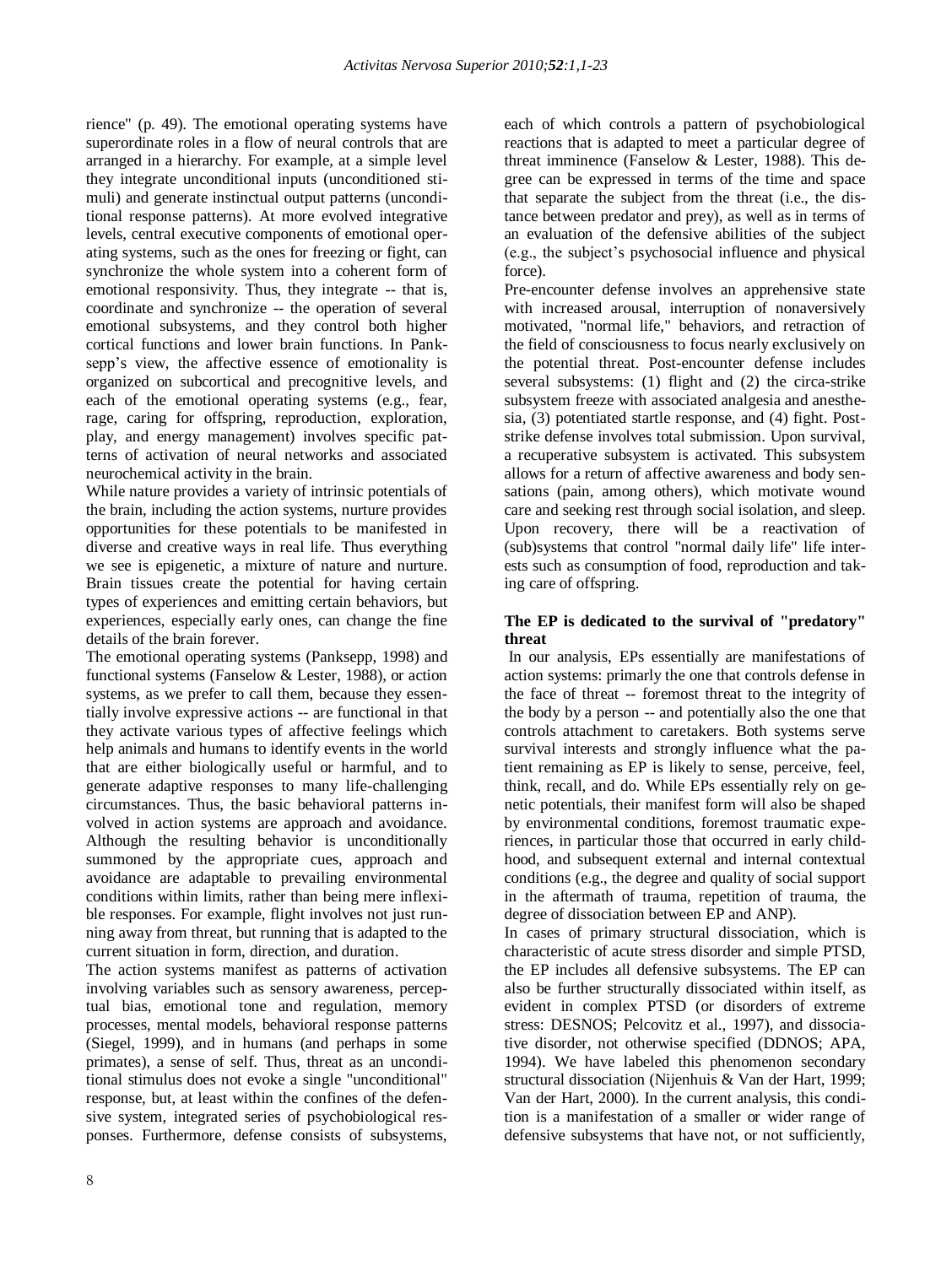been integrated among each other. The attachment to caretakers can also have become associated with one or more secondarily dissociated EPs. The integrative failure is mediated by a degree of traumatization that is more severe than the kinds of trauma that are associated with simple PTSD. For example, our clinical observations suggest that some childlike EPs typically display freezing and are analgesic, that others are inclined to physically resist threat and experience anger, and that still others totally submit to threat while being severely anesthetic. This threat consists in re-experiencing (traumatic) memories of severe and chronic childhood abuse and neglect, or in responding to cues that are salient reminders of these recalled events. Thus the EP may become divided into several EPs that serve different defensive functions and that rely on defensive subsystems. Because these subsystems tend to be evoked in succession across time and progression of imminence, we propose to label this phenomenon sequential secondary structural dissociation, or briefly, sequential dissociation. Dividedness may also be within a single moment of time between an observing EP and an experiencing EP, which can be referred to as parallel secondary structural dissociation, or parallel dissociation. In this instance, the observing EP is subjectively out-ofbody and looks upon the experiencing EP from a distance. To complicate matters even further, in complex dissociative disorders some EPs may represent combinations of sequential and parallel dissociation.

# **The ANP is dedicated to managing daily life and to survival of the species**

Clinical observations suggest that while EPs are essentially dedicated to functions that serve the survival of the individual when exposed to major threat, the functions of the ANP are to perform daily tasks necessary to living, as well as tasks that serve the survival of the species. Like defensive functions, managing daily life and functions associated with the survival of the species are also controlled by specific emotional operating systems (Panksepp, 1998). These systems include exploration of the environment, managing energy levels through rest, sleep, eating, and drinking, interpersonal cooperation, and reproduction and caretaking.

Survival of the species involves a range of functions, one of them being attachment to, and caretaking of, offspring. As ANP, some patients execute this function with passion, but others may also fail to personify the experience of being a parent to a significant extent, or may be out of contact with their bodies, or experience emotional numbing. As a result, some traumatized patients, who as ANP experience moderate to severe depersonalization, execute child rearing tasks rather "technically." For example, as the ANP that regarded itself as the mother of her child, a DID patient had generalized bodily anesthesia. Because of the lack of bodily feedback, she touched her child too harshly when drying the child after a bath, or during dressing , etc. Emotional numbing in the ANP also may lead to technically adequate physical care, but without the emotional attachment so necessary for the normal development of the child.

Both the ANP and EP may be attached to the parents of origin or substitute caretakers. Human-induced trauma, especially caretaker-induced trauma, severely effect attachment patterns. When trauma generated by caretakers begins early in the life of the child, a particular style of attachment often develops, termed disorganized/disoriented (Liotti, 1992; 1995; 1999a, b; Main, 1991; Main & Hesse, 1990; Main & Morgan, 1996). In normal, middle class families, about 15% of the infants develop this attachment style, but in cases of maltreatment its prevalence may become up to three times higher (Van IJzendoorn, Schuengel, & Bakermans-Kranenburg, 1999). Frightened or frightening parental behavior also predicted infant disorganized attachment (Schuengel, Bakermans-Kranenburg, & Van IJzendoorn, 1999). Furthermore, prospective, longitudinal research has demonstrated that disorganized and avoidant attachment in early childhood, as well as age of onset, chronicity, and the severity of abuse all predicted dissociation in various developmental stages, up to late adolescence (Ogawa et al., 1997).

In our view, disorganized attachment may be not actually disorganized, nor does it necessarily involve disorientation. Instead it involves concurrent or rapid successive activation of the attachment system and the defense system. Especially when primary attachment figures are the source of threat, a devilish dilemma is created for traumatized children: the individuals from whom they would seek protection under threat, are, in fact, the source of threat. When removed from the attachment figures, the innate attachment system evokes mental and behavioral approach to the caregiver. However, approaching the attachment figure that is also neglectful, abusive, or otherwise frightening, yields an increasing degree of imminence of threat, and therefore evokes a succession of defensive subsystems (flight, freeze, fight, submission).

The conflict between approach and avoidance that cannot be resolved by the child promotes a structural dissociation of the attachment system and the defensive system. In cases of primary structural dissociation, the ANP can be attached to the perpetrating or neglectful caretaker(s), while being more or less dissociated from, and otherwise avoidant of the EP that represents the defensive system and that encompasses traumatic memories of abuse and neglect. The ANP may also display avoidant attachment, and the EP can be secondarily dissociated into an additional EP that represents the attachment system (i.e., the childlike part of the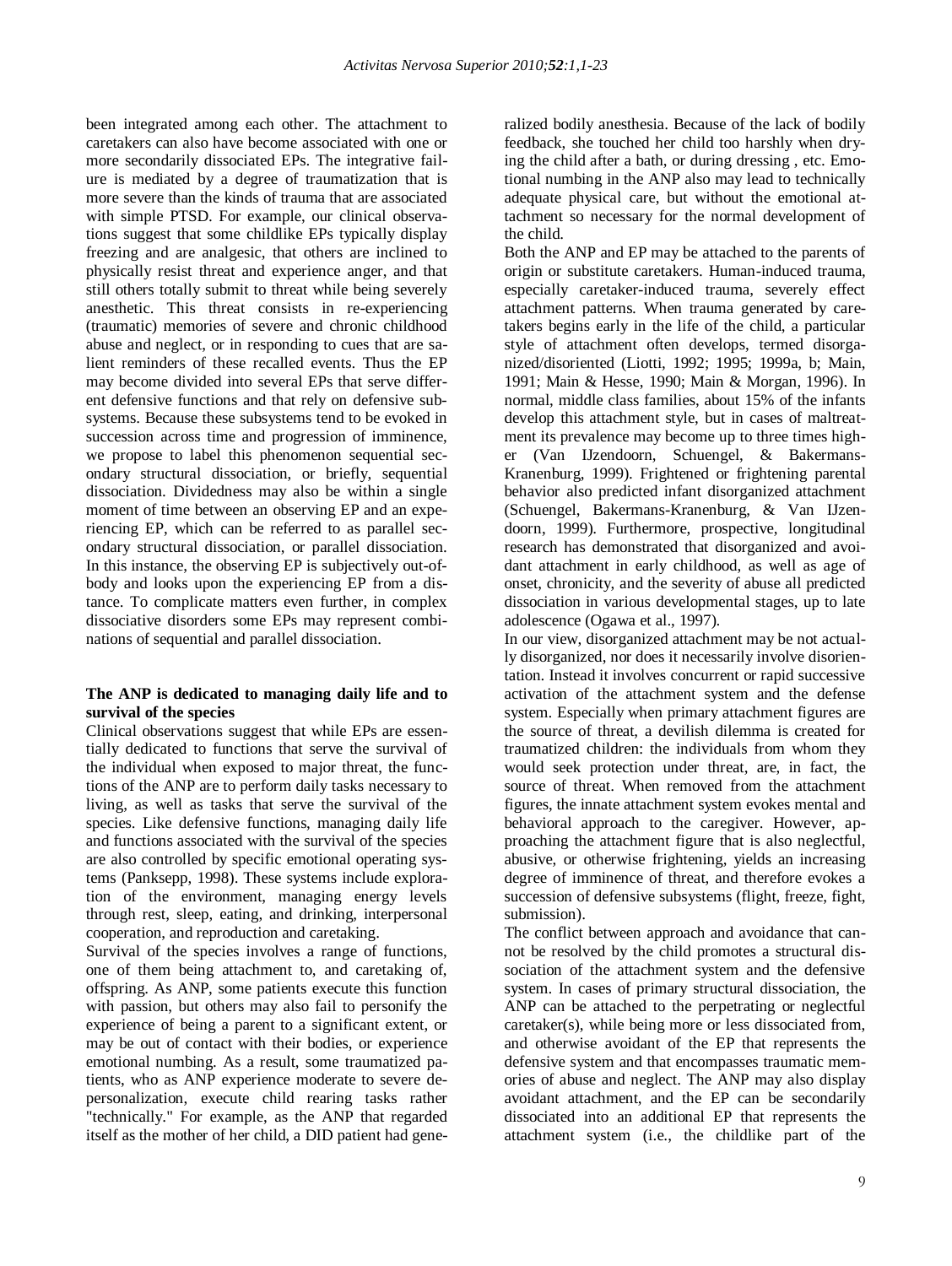| Table 1. Structural dissociation of the personality. |  |
|------------------------------------------------------|--|
|------------------------------------------------------|--|

| (Relatively)<br>integrated<br>action<br>systems                                                                           | The personality at large                                                                        |  |                      |                                                                          |                                                           |                             |                                                     |
|---------------------------------------------------------------------------------------------------------------------------|-------------------------------------------------------------------------------------------------|--|----------------------|--------------------------------------------------------------------------|-----------------------------------------------------------|-----------------------------|-----------------------------------------------------|
| Primary<br>structural<br>dissociation:<br>Simple<br><b>PTSD</b>                                                           | <b>Emotional Part</b><br>of the Personality                                                     |  |                      |                                                                          |                                                           |                             | <b>Apparently Normal Part</b><br>of the Personality |
| Action<br>systems                                                                                                         | The system dedicated to survival of the severely threatened<br>individual: the defensive system |  |                      | Systems dedicated to survival of the<br>species & to managing daily life |                                                           |                             |                                                     |
| Secondary<br>structural<br>dissociation:<br>Complex<br>PTSD,<br>Disorders of<br><b>Extreme</b><br>Stress.<br><b>DDNOS</b> | Dividedness of the<br><b>Emotional Part of the Personality</b>                                  |  |                      |                                                                          |                                                           |                             |                                                     |
| Action<br>systems:<br>sequential<br>dissociation*                                                                         | App rehension    Flight                                                                         |  | Freeze;<br>Analgesia |                                                                          | Fight Total<br>sub mission Return of<br>Anesthesia ∥pain- | Recuperation<br>sensitivity |                                                     |
| Action                                                                                                                    | Observing part of the personality                                                               |  |                      |                                                                          |                                                           |                             |                                                     |
| systems:<br>parallel<br>dissociation*                                                                                     | Experiencing part of the personality                                                            |  |                      |                                                                          |                                                           |                             |                                                     |

\*(1) Combinations of sequential and parallel secondary structural dissociation may occur; (2) Sequential dissociation may also include an EP that remains attached, in a regressive way, to abusive and/or neglectful caretakers. This may be a separate EP or an EP that also has a defensive function. One or more ANPs may also remain attached to these perpetrators.

personality that loves the perpetrating parent; the part of the personality that desires attachment to a "stronger and wiser" therapist, etc.), and an EP that represents the defensive system. The dissociative parts of the personality that avoid awareness of attachment needs display phobia of attachment, resulting in avoidance of contact, pseudo-independence, and disconnection from basic self needs. Parts of the personality that are dedicated to fulfilling attachment needs display phobia of emotional loss, manifesting in fears of abandonment, clinging behaviors, intolerance of aloneness, and regressive dependency.

Like differentiation of the EP, division of the ANP may occur as well, which we have called tertiary structural dissociation (Nijenhuis & Van der Hart, 1999; Van der Hart, Van der Kolk, & Boon, 1998). Tertiary structural dissociation, which characterizes DID, does not occur during trauma, but rather emerges when certain inescapable aspects of daily life become associated with past trauma, i.e., have become conditioned stimuli that tend to reactivate traumatic memories. An example is provided by a DID patient with a history of childhood sexual abuse. When she became pregnant and needed prenatal examinations by an obstetrician, she developed a new ANP which was able to tolerate the physical examinations without intrusion of traumatic memories. Stimulus generalization from past trauma also may make daily life increasingly difficult, and constant triggering may further lower mental levels, so that some DID patients produce ANP is to deal with the slightest conflicted, unpleasant, or new task. This is the exception to the rule, however.

# **Integrating ANP and EP when threat has subsided**

The individual can probably integrate some action systems more readily than others. As Panksepp (1998) argues, multiple feedbacks within and across action systems promote synthesis of components of a system (e.g., perceptions, behaviors, sense of self) and integration across action systems. However, integrating action systems that involve quite different functions, and that are rather mutually exclusive, may be a far more de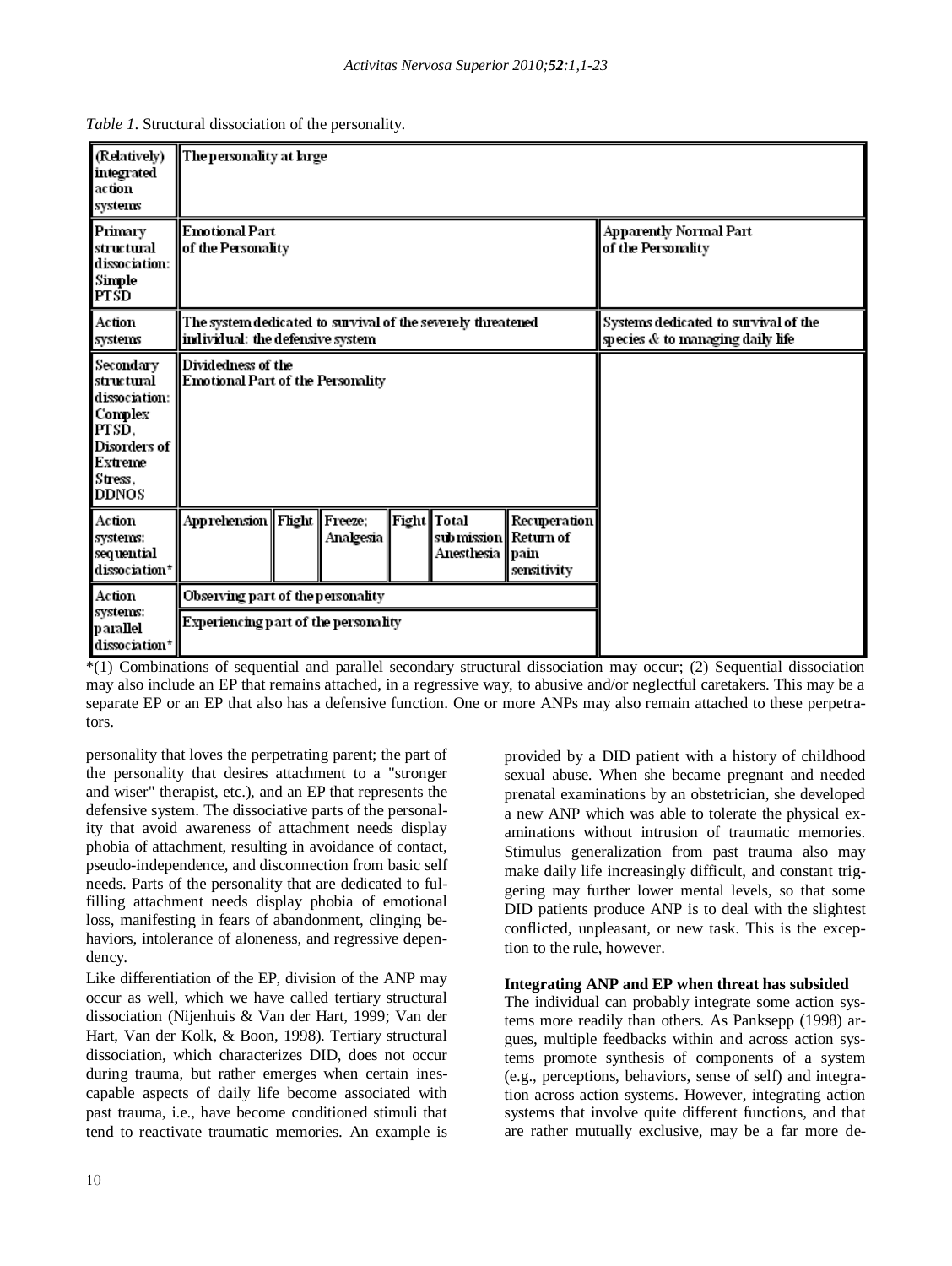manding mental act than integrating components of a particular action system and integrating functionally related systems. According to this hypothesis, following traumatic stress, the integration of systems dedicated to normal life and survival of the species (ANP), and to survival of the individual in the face of that threat (EP), will fail more readily than integration across subsystems of these two complex systems, or components of these (sub)systems. From this point of view, structural dissociation between the ANP and the EP will be the basic type of integrative failure when trauma strikes. Indeed, primary structural dissociation characterizes the most simple trauma-related mental disorder known, i.e., simple PTSD.

When stress levels rise, integration of subsystems of defense may be compromised as well, yielding secondary structural dissociation, i.e., division of the EP. We hypothesize that this condition marks complex PTSD or DESNOS (Herman, 1992; Pelcovitz et al, 1997), and DDNOS (APA, 1994). In cases of extreme traumatization, even the integration of systems dedicated to managing daily life and to survival of the species may be beyond reach, yielding tertiary structural dissociation. Table 1 summarizes the forms of structural dissociation that trauma may provoke.

### **Similarities between the human and animal defensive system**

The theory of structural dissociation of the personality may serve an important heuristic function as it is open to empirical and experimental tests. At a general level, Nijenhuis, Vanderlinden, and Spinhoven (1998) drew a parallel between the animal defensive, and recuperative, systems and characteristic somatoform dissociative responses of trauma-reporting patients with dissociative disorders. Their review of empirical data and clinical observations suggested that there are similarities between animal and human disturbances of normal eatingpatterns and other normal behavioral patterns in the face of diffuse threat; freezing and stilling when serious threat materializes; analgesia and anesthesia when strike is about to occur; and acute pain when threat has subsided and recuperation is at stake.

Nijenhuis, Spinhoven, Vanderlinden, Van Dyck, and Van der Hart (1998) performed a first empirical test of the hypothesized similarity between animal defensive reactions and certain somatoform dissociative symptoms of trauma-reporting dissociative disorder patients. Twelve somatoform symptom clusters consisting of clinically observed somatoform dissociative phenomena were constructed. All clusters discriminated between patients with dissociative disorders and patients with other psychiatric diagnoses. Those expressive of the hypothesized similarity -- freezing, anesthesiaanalgesia, and disturbed eating -- belonged to the five most characteristic symptoms of dissociative disorder patients. Anesthesia-analgesia, urogenital pain and freezing symptom clusters independently contributed to predicted caseness of dissociative disorder. Using an independent sample, it appeared that anesthesiaanalgesia best predicted caseness after controlling for symptom severity. The indicated symptom clusters correctly classified 94% of cases that constituted the original sample, and 96% of the independent second sample. These results were largely consistent with the hypothesized similarity to animal defense systems.

Among Dutch and Flemish dissociative disorders patients the severity of somatoform dissociation -- as measured by the Somatoform Dissociation Questionnaire (SDQ-20; Nijenhuis, et al., 1996, Nijenhuis, Van Dyck et al., 1999) -- was best predicted by threat to the integrity of the body in the form of childhood physical abuse and childhood sexual trauma (Nijenhuis, Spinhoven, Van Dyck, Van der Hart, & Vanderlinden, 1998). The particularly strong association between the SDQ-20 -- which includes many items that assess anesthesia, analgesia, and motor inhibitions -- and physical abuse has also been found in a range of other populations: normal subjects (Waller et al., 2000), gynecology patients with chronic pelvic pain (Nijenhuis et al., 2002), women reporting childhood sexual abuse (Nijenhuis, Van Engen et al., 2001), psychiatric outpatients (Nijenhuis, Van der Hart, Kruger, & Steele (2004), North American dissociative disorder patients (Dell, 1997), and Ugandan dissociative disorder patients (Nijenhuis & Van Duyl, 2001).

Far more specific tests of the current theory are obviously necessary. Below we will discuss recent experimental research suggesting (1) that animal defenselike reactions particularly characterize the EP (with EPs being fixed on threat cues, and ANPs being avoidant of these cues) and (2) that EPs and ANPs have different psychobiological stress responses to unconditional and conditional threat-related stimuli, even if these stimuli are presented precognitively. Future research into secondary structural dissociation will -- besides answering other questions -- have to decipher whether the various EP-subtypes have similar features of animal defensive subsystems.

# **MAINTENANCE OF STRUCTURAL DISSOCIATION**

Persistence of structural dissociation is an essential feature of trauma-related disorders that range from PTSD to DID. Since living organisms have a natural tendency toward differentiation and integration (Siegel, 1999), we must ask what maintains dissociation when trauma has ceased. In our theoretical view, integrative failure in the aftermath of trauma partly involves effects of Pavlovian, or classical, conditioning, a hypothesis we have begun to explore in quasi-experimental research.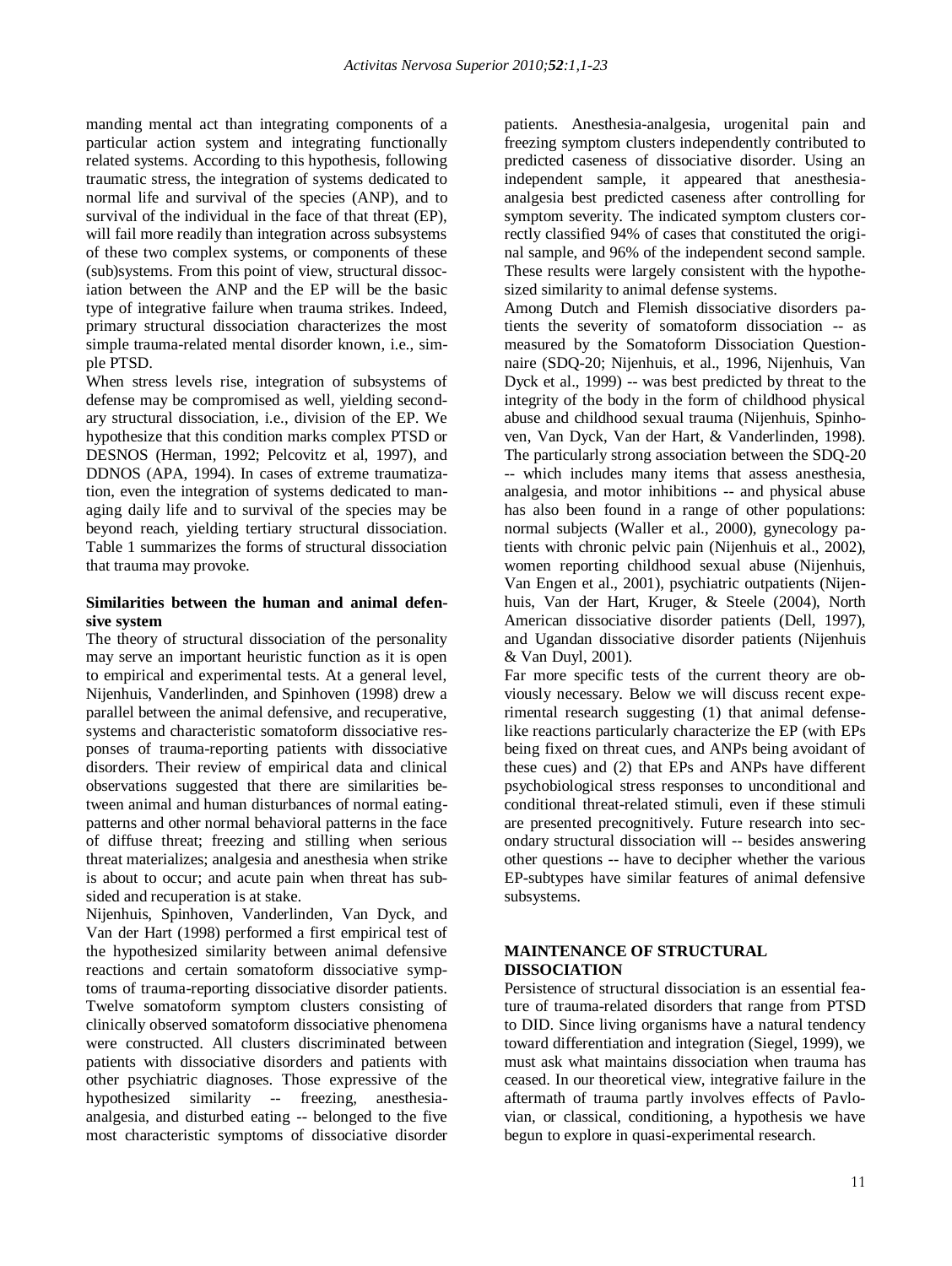# **Traumatization and classical conditioning**

Exposure to severe threat can yield classical conditioning effects. That is, the traumatized individual can learn to associate previously neutral external and internal stimuli that saliently preceded or accompanied the threat with a representation of the inherently aversive, hence "unconditioned," event. Such idiosyncratic stimuli resulting from this type of associative learning signal that threat is about to happen once more, and are called sequential conditioned stimuli (CS). Stimuli that have come to refer to the trauma directly are known as referential CS. Both sequential and referential CS can reactivate the memory representation of the trauma, and with it the dissociated mental system that has encoded and stored this representation: the EP.

As ANP, the patient can be intruded upon by a reactivated traumatic memory. Theoretically, this intrusion constitutes a classical conditioning process since it exposes the ANP to a traumatic memory that involves inherently aversive knowledge, sensations, affects, etc. Thus, traumatic memories constitute aversive unconditioned stimuli. As a result, stimuli that saliently preceded or refer to the intrusion can become conditioned stimuli for the ANP. The consequence of these types of associative learning is that CS which signaled the reactivation of the traumatic memory, or that refer to it, will tend to re-evoke the traumatic memory, as well as responses that are similar to the ones that the original trauma elicited. These "conditioned" reactions include integrative failure as manifested in (peritraumatic) dissociation. This failed integration is due to a mental escape response to avoid inherently aversive stimulation. When the patient as ANP has learned these associations, he or she will try to avoid, or escape from, the CS that reactivate the traumatic memory and the EP that is involved. In a word, the ANP is prone to develop phobia of traumatic memory (Janet, 1904, 1919). This phobia involves a range of the avoidance and escape reactions that preclude integration of the trauma. Thus, phobia of traumatic memory maintains the structural dissociation of the ANP and EP.

Since dissociation is less than perfect in most cases, the ANP does not succeed in avoiding traumatic memories completely. Especially when dissociation and retraction of the field of consciousness are prominent, the ANP is relatively unaware of stimuli that reactivate the EP. Such reactivations will then be experienced as uncontrollable and unpredictable. In this context, the ANP becomes ever more sensitized to the EP and ever more stimuli will become associated with the EP. Moreover, due to generalization learning, ever more stimuli will become associated with stimuli that have already gained a CS status. As a result, the ANP will start avoiding a wide range of inner and outer events. This avoidance may become a chronic adaptation, taking the form of phobia of normal life (Nijenhuis & Van der Hart, 1999;

Van der Hart & Steele, 1999). As a result of expanding fears and phobias, even individuals who functioned at a high level prior to trauma, or who in the initial aftermath of trauma functioned rather well, may get caught in a spiral of posttraumatic decline (Janet, 1909; Tichener, 1986) in which ever less of "apparent normality" remains.

Apart from phobia of traumatic memory, the ANP may also develop phobia of EP, which is a specific form of phobia of dissociative parts of the personality (Nijenhuis, 1994). Some EPs encompass one or more traumatic memories, and little or nothing else. In these cases, phobia of traumatic memory equals phobia of EP. However, evolved EPs may have certain needs and wishes as well. For example, clinical observation suggests that an EP can involve, apart from defensive subsystems, the action systems of attachment or play, which provide it with a tendency to act in the external and internal world. When this happens, the EP acquires some life history that exceeds trauma per se. Its life history will also extend when the EP is repeatedly activated by traumarelated stimuli to which it has become tied through associative learning. In other words, the EP may emancipate (Janet, 1907), i.e., it may develop a set of episodic memories, not all traumatic. The EP may also develop a more or less elaborate sense of self that is fueled by the basic characteristics of the emotional system it represents. As these mental actions occur secondarily to the activation of the defensive and recuperative system, we have labeled it secondary elaboration (Nijenhuis, Spinhoven et al., 1998).

The ANP is likely to learn that even interacting with an emancipated EP whose traumatic memories remain latent can be threatening because these memories can be reactivated at any moment by CS. To the extent that the ANP is unaware of these stimuli, it cannot predict, let alone control, this reactivation. In this context as well, the ANP may acquire phobia of EP.

The ANP that is phobic of traumatic memories and phobic of emotional loss, will fear and avoid the defensive EP that remains attached to the abusive caretaker. Phobia of traumatic memory is also related to phobia of attachment in that the re-experience of trauma often implies re-experience of the painful absence of needmediating action during and after the trauma.

When the EP has a life over and above the traumatic memories as such, the EP will also try to avoid conditioned stimuli that reactivate its traumatic memories: EPs are equally aversive to the re-experience of trauma as ANPs. However, the EP, by its very nature, cannot escape from reactivated traumatic memories, unlike the ANP. As we have detailed, these memories are inseparable from the action system they include. ANPs can, with variable degrees of success, apply avoidance reactions that include dissociative symptoms such as depersonalization or a complete temporary deactivation of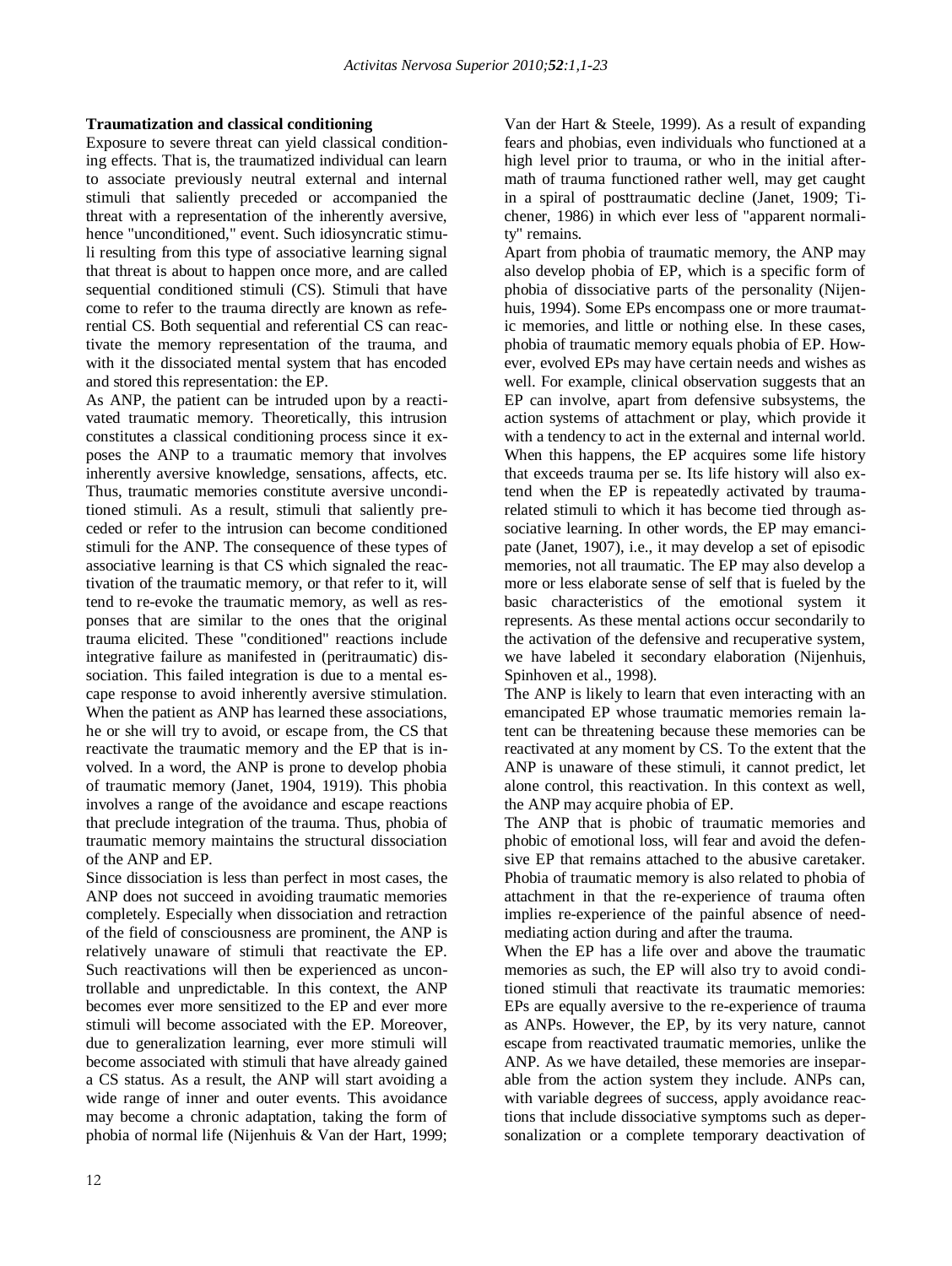consciousness. Evolved EPs are generally unable to prevent re-experiencing the trauma once the process is set in motion.

To be complete, we add that in cases of secondary structural dissociation EPs may become phobic of each other. For example, the EP that represents freezing as a post-encounter defensive subsystem may learn to fear and avoid the EP that represents fight as a circa-strike defensive subsystem. In cases of tertiary structural dissociation even ANPs may become phobic, or at least avoidant, of each other. Their unilateral or bilateral avoidance may be based on trauma-related issues and conflicts. Thus one ANP of a DID patient regarded herself as the mother of her child that was produced from an incestuous event with her stepfather. The patient also had another ANP that fiercely denied having a child. This ANP was like an adolescent that enjoyed parties, and that did not want to be bothered by a needy child. Apart from moments of bitter conflict, both ANPs avoided each other.

# **Conditioned avoidance and escape reactions**

The ANP is phobic avoidance of, and escape from the EP, as well as EP-reactivating stimuli may take several forms. Some avoidance strategies may begin as intentional maneuvers, which eventually often become quite autonomous, and some are executed preconsciously. Thus, apparent normality can evolve into a detached lifestyle that relies on avoidance of intimacy and emotion, and concentration on professional or occupational activities. Active behavioral avoidance and escape reactions to external and internal conditioned fear stimuli include distancing from places, people, objects, emotions, and inner voices. These actions include physical distancing, working excessively, (ab)using substances, and mutilating the body (Joseph, Yule, Williams, & Andrews, 1993; King, King, Fairbank, Keane, & Adams, 1998; Solomon, Mikulincer, & Avitzur, 1988). For example, patients with dissociative disorders may use drugs or self-mutilate to temporarily silence inner voices which refer to the EP or its derivates. Passive behavioral avoidance and escape are strategies which prevent exposure to perceived threat, e.g. refraining from actions that involve physical or emotional arousal, and avoiding social interaction by staying at home. For example, sexually abused individuals often avoid looking at or touching their bodies.

Active mental actions to avoid or escape from conditioned fear stimuli include thought suppression, diverting attention to other feelings, thoughts, activities and events, engaging in incompatible mental activities, and especially r dissociation. For example, a patient with depersonalization disorder engaged in involuntary subvocal singing and switching off almost all emotional feelings and body sensations when reactivation of the traumatized state was imminent. Another example concerns a male patient with DES who when exposed to traumatic memories in therapy, "switched" from ANP to EP, and when he learned to prevent this involuntary transition, he was only able to perceive the trauma from a third person perspective. Most patients experience this dissociation as an involuntary, automatic event. However, as we will discuss below, there are data suggesting that this type of mental escape from, and avoidance of, the trauma and the EP can involve preconsciously applied mental effort. Passive mental avoidance involves means to prevent confrontations with external and internal threat cues by mentally withdrawing from the world. For example, to avoid such confrontations, a PTSD patient sat for hours on end in his chair with a blank mind, i.e. with an extremely retracted field of consciousness.

In some traumatized individuals, alternation between the ANP and EP manifests from the acute phase onward. As we remarked above, other individuals function apparently well for extended periods of time before displaying posttraumatic stress symptoms. However, upon close scrutiny it often appears that the latency period was marked by avoidance of the trauma and associated internal and external cues, yielding a condition of chronic depersonalization. In cases of trauma-related dissociative amnesia as a disorder (APA, 1994), access to the episodic and semantic memory of the trauma is lost, as well as to (parts of) one's nontraumatic previous life (Markowitsch et al., 2000; Van der Hart & Brom, 2000; Van der Hart & Nijenhuis, 2001).

# **Evaluative conditioning**

In addition to classical fear conditioning, evaluative conditioning (Baeyens, Hermans, & Eelen, 1993) of external and internal stimuli may occur, i.e. associative learning that results in stimuli that acquire an evaluative tone similar to the appraisal from other external or internal stimuli during or after the trauma. Thus, when the trauma was a shameful event, the ANP may learn to be ashamed of the EP, and to despise it. Traumatized individuals eventually may even develop a generalized shame of their own subjective experiences, such as inner thoughts, feelings, physical sensations, wishes, fantasies and needs, and personal features, such as the body per se. Moreover, due to shyness and emotional neglect, some individuals will have experienced integrative deficits prior to trauma that already limit their ability to tolerate and regulate internal states (Siegel, 1999). Jointly, these negative evaluations promote phobia of mental contents (Van der Hart & Steele, 1999), including body awareness.

#### **Relational factors that maintain structural dissociation**

When the trauma involves a socially recognized event (e.g., loss of a close relative; natural disasters), the so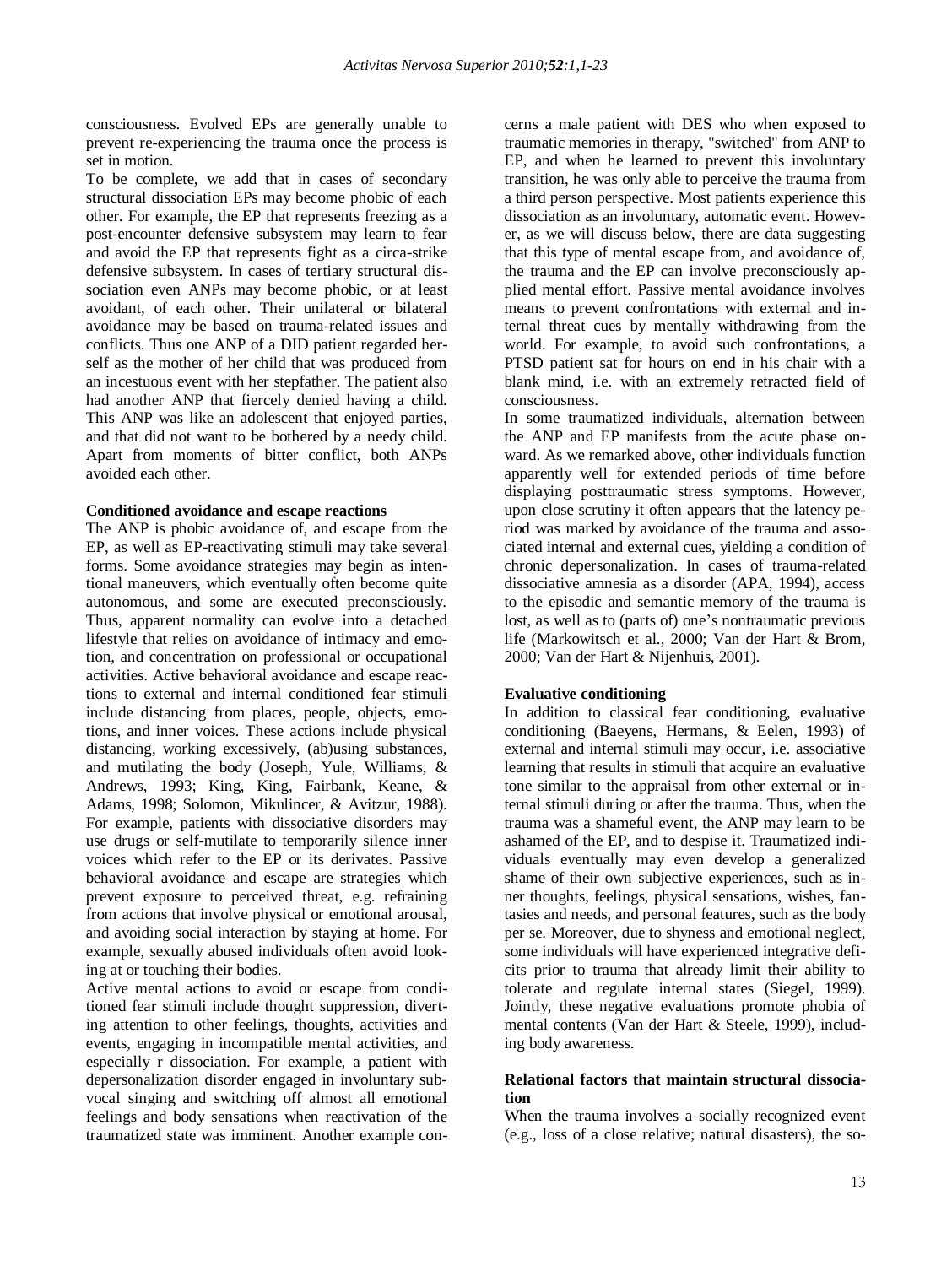cial environment usually exerts a benign, supportive pressure to integrate the experience. For example, relatives will gently preclude persistent denial of the death of the loved one, by means of caring and supportive conversation and actions that help personalize the loss. However, when significant others deny trauma instead of assisting in the integration of the painful experience, or prohibit talking about it, dissociative tendencies are enhanced. These social influences prevail in intrafamilial childhood sexual abuse (Freyd, 1996). Consistent with this hypothesis, several studies have found that dissociative amnesia is most strongly associated with this type of trauma (Vanderlinden et al., 1993). Furthermore, PTSD has been associated with lack of support in the aftermath of trauma (King et al., 1998), and in another study, patients with complex dissociative disorders reported total absence of support and consolation when abused (Nijenhuis, Spinhoven et al., 1998). As the theory of structural dissociation predicts, social support can buffer negative effects of trauma exposure (Elklit, 1997; Runtz & Schallow, 1997).

### **A DEVELOPMENTAL PERSPECTIVE OF DISSOCIATION**

So far, we have assumed that the personality prior to traumatization developed as a relatively integrated mental system. However, with young children such is hardly the case. The first years of life are important in laying the groundwork of a personality organization that is rather cohesive across contextual variables, such as place, time, and state. This developmental process can be threatened by the occurrence of traumatic experiences during the formative years.

In infants, emotional and other mental systems seem to operate in relatively unintegrated ways. While infants rather automatically move from one to another state (as manifestations of different mental (sub)systems), over time, with adequate caregiving and attachment, they gradually learn to exert more volitional control over the various states. The sense of self is still highly statedependent (Wolf, 1990; Wolff, 1987), and for young children the experience of an emotional state is closely tied to, if not synonymous with active behaviors. The relatively low integrative level of young children can be related to the fact that brain regions that have major integrative functions, such as the prefrontal cortices and the hippocampus, have not yet fully matured. Full maturation of the orbitofrontal and prefrontal cortex requires many years (Benes, 1998). Although the newborn hippocampus contains all cell types and cell layers that are characteristic for the adult hippocampus, granule cells and their target neurons are immature at birth and develop through an extended period of time that may last for three years (Seress, 1998). Furthermore, myelination in the hippocampus increases in childhood until adolescence, after which the pattern remains unchanged (Arnold & Trojanowski, 1996). The hippocampus supports the integration and modulation of modality-specific information (e.g., of the sensory, motor, and visual cortices). This processing results in coherent experiences and memories (Squire & Knowlton, 1995; Zola-Morgan, Squire, Alvarez-Royo, & Clower, 1991). It also serves to evaluate context, which is important in the context-dependent modulation of acquired associations between unconditioned and conditioned stimuli. That is, while these mostly permanent associations seem to be stored in the amygdala (LeDoux, 1996), information processing involving the hippocampus and parts of the prefrontal cortex should inhibit response to CS to the extent that the association does not apply in the present context. Thus, hippocampal and prefrontal structures are involved in inhibiting responses to conditioned threat stimuli when these stimuli do not represent actual threat in the present context. As a result, major defensive and other action systems (which essentially involve the amygdala) still operate in relatively uncoordinated and unintegrated ways in early childhood.

The integrative capacity of children is also limited because of a relative absence of experience-derived templates that are helpful as "attractors" (Siegel, 1999) to integrate new and/or emotionally charged experiences. Thus (young) children would seem to be dependent on their social environment for regulation of the commands of instinctual action systems, and prone to integrative failure. In support of this hypothesis, Ogawa et al. (1997) found that dissociation in early childhood was a normative response to disruption and stress, whereas persistent dissociation in adolescence and young adulthood was indicative of psychopathology.

Although little is known about the development of integrative connections among action systems, it is in interaction with caretakers that young children begin to acquire skills to sustain, modulate, and integrate behavioral states (Putnam, 1997). As Putnam suggested: "Modulation of affective behavioral states is a critical aspect of emotion regulation, as well as social behavior." (p. 161) This modulation can be strongly promoted by the sharing of parallel or complementary states between the child and her caretakers. Although this social sharing is associated with powerful synchronizations of physiological processes between the child and the adult that assist the child in regulating states, lack of synchronization has disruptive effects (Field, 1985). "Good enough" parenting includes adaptation to the child's states, tolerance of the child's states within nurturing limits, soothing distress, and planning cycles of activity and rest for the child. Such caretaking activities critically enhance differentiation and integration of states in the child (Putnam, 1997).

Trauma may interfere with this developmental process (Putnam, 1997): the child will have difficulty integrat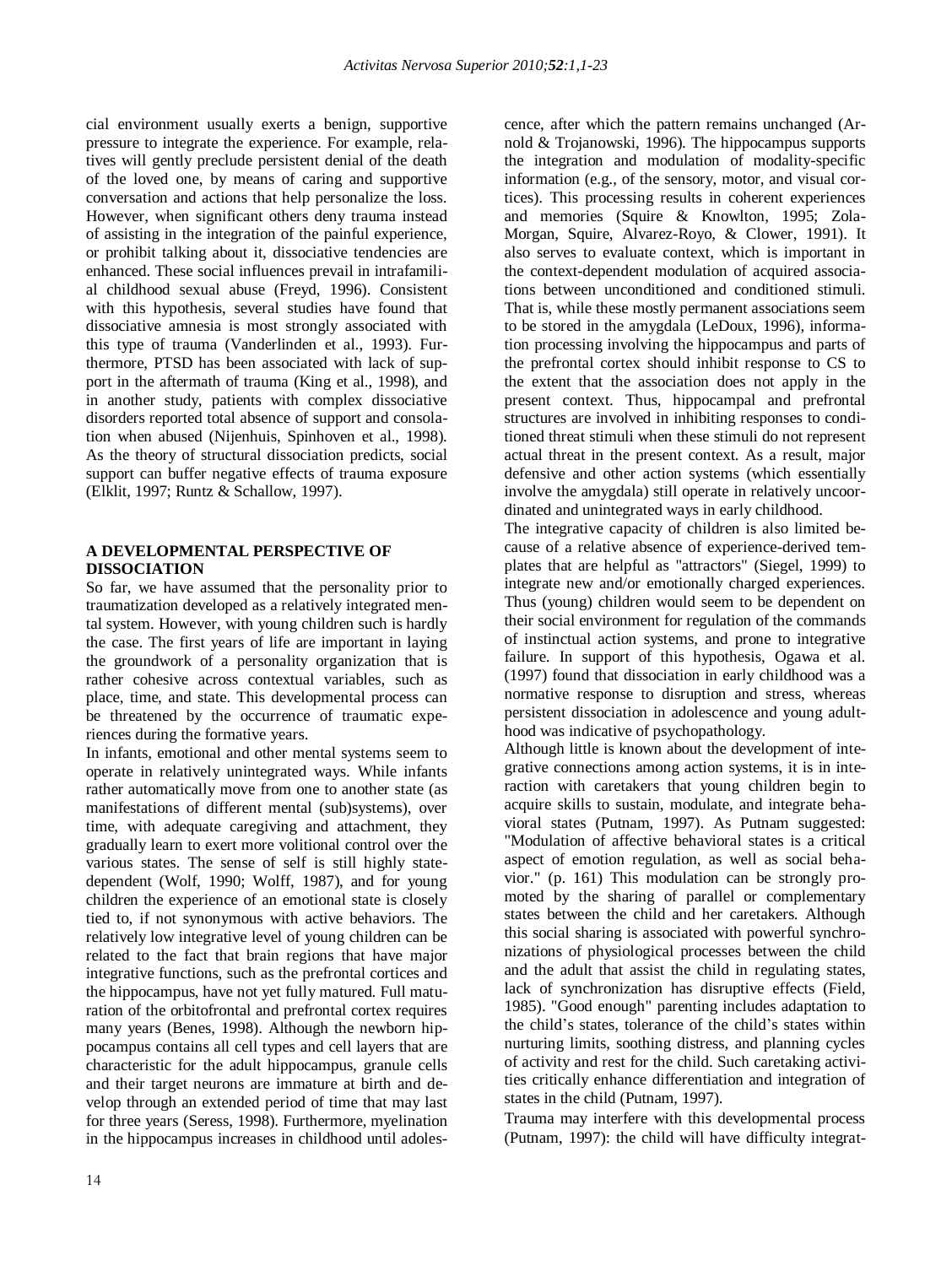ing action systems, and constructing cohesive autonoetic consciousness and episodic memory. As Perry and his colleagues (Perry, 1999; Perry, Pollard, Blakely, Baker, & Vigilante, 1995) have argued, repeated activation of specific trauma-related states, or, in our terms, EPs, leads to neurobiological "hard-wiring" of the brain. In particular, the wiring of the developing brain seems to be dependent on the child's life experiences, with the first six years of life as a critical period. Because young children have not yet been able to develop a personality structure that allows for the integration of very stressful experiences, early and chronic childhood traumatization can shape the mind and the brain in ways that promote state-dependent functioning or functioning that is dependent on dissociative parts of the personality.

A substantial range of recent (neuro)biological studies indeed suggest that chronic traumatization can affect the developing brain by compromising integrative functions (Gurvits et al., 2000; Teicher et al., 1997, 2006; for reviews see Bremner, 1999; Glaser, 2000; Siegel, 1999).

However, prospective studies are needed to assess to what extent particular brain features are a risk factor for traumatization, the development of PTSD and dissociative disorders, or both, and to what extent they are caused by trauma. Obviously, some interaction among these factors could also apply. Several psychological data are also suggestive of a potential causal relationship between severe traumatization in early childhood, and compromized integrative functions. For example, younger children had more PTSD symptoms than adolescents (Anthony, Lonigan, & Hecht, 1999), and the severity of psychoform and somatoform dissociation among DID patients and psychiatric controls were best predicted by reported trauma during the first six years of life (Draijer & Boon, 1993; Nijenhuis, Spinhoven et al., 1998). Also, the age of onset, chronicity, and severity of childhood trauma were associated with psychoform dissociative symptoms up to 19 years later (Ogawa et al., 1997).

Traumatized young children may not have developed a relatively integrated personality prior to the onset of trauma, so in terms of the present theory, the emergent structural dissociation of their personality will basically consist of at least one or more ANPs and one or more EPs.

Our clinical observations indeed suggest that even in cases of extreme tertiary structural dissociation of the personality, i.e., DID, the basic division is between parts of the personality that manage daily life and that promote survival of the species (ANPs), and parts that are associated with survival of the individual in the face of (perceived) major threat (EPs). Because some patients with DID display strongly developed -- that is, emancipated -- ANPs and EPs, and because some may have learned to control the switching between these mental systems in the course of treatment, these patients are ideal subjects for studying the psychobiological features of ANP and EP.

# **PSYCHOBIOLOGICAL RESEARCH WITH ANP AND EP**

To summarize the essence of the theory of structural dissociation of the personality, we argue (1) that traumatic experiences, especially when they occur early in life and involve severe threat to the integrity of the body, may activate psychobiological action systems that have been developed by evolution, and (2) that due to extreme stress levels and classical as well as evaluative conditioning to traumatic memories these systems may remain unintegrated to varying degrees. ANPs would be mediated by action systems dedicated to survival of the species and normal life, and EPs by action systems dedicated to survival of the severe threatened individual. From this theory, a range of hypotheses can be derived, some of which we have begun to study empirically and experimentally.

In several studies, imagery of personal trauma, audiotaped descriptions of traumatic experiences, and videotaped traumatic scenes have been used to provoke posttraumatic stress reactions in PTSD patients. Compared to controls, many, but not all, PTSD patients have heightened psychophysiological responses (heart rate, blood pressure, skin conductance, EMG) to these types of trauma-related cues (Keane et al., 1998; Kinzie et al., 1998; Orr, Pitman, Lasko, & Herz, 1993, Orr et al., 1998; Pitman, 1999; Shalev, Freedman, Peri, Brandes, & Sahar, 1997). However, using psychophysiological responses to trauma-related cues as a classificatory criterium of PTSD yields a substantial number of false positives and false negatives (Keane et al., 1998; Kinzie et al., 1998), i.e., the positive and negative predictive values of these factors are limited. The theory of structural dissociation suggests that the "physiological nonresponders" to trauma-cues possibly remain, or manage to remain, in the trauma-avoidant ANP. The ANP could involve the ventral vagal branch of the parasympathetic nervous system (Porges, 2003), involving a vagal brake regarding activation of the sympathetic nervous system. In this regard, it is interesting that veterans with current PTSD who did not react physiologically to the challenge task manifested less re-experiencing symptoms (Keane et al., 1998), perhaps indicating less active EP symptoms. According to the theory, "physiological responders" fail, as ANP, to avoid cued intrusion by the EP, or switch into the EP that engages in flight and freeze, i.e., reactions controlled by the sympathetic nervous system. The physiologic nonresponse could also be a manifestation of an EP that engages in total submission, a response pattern that may be controlled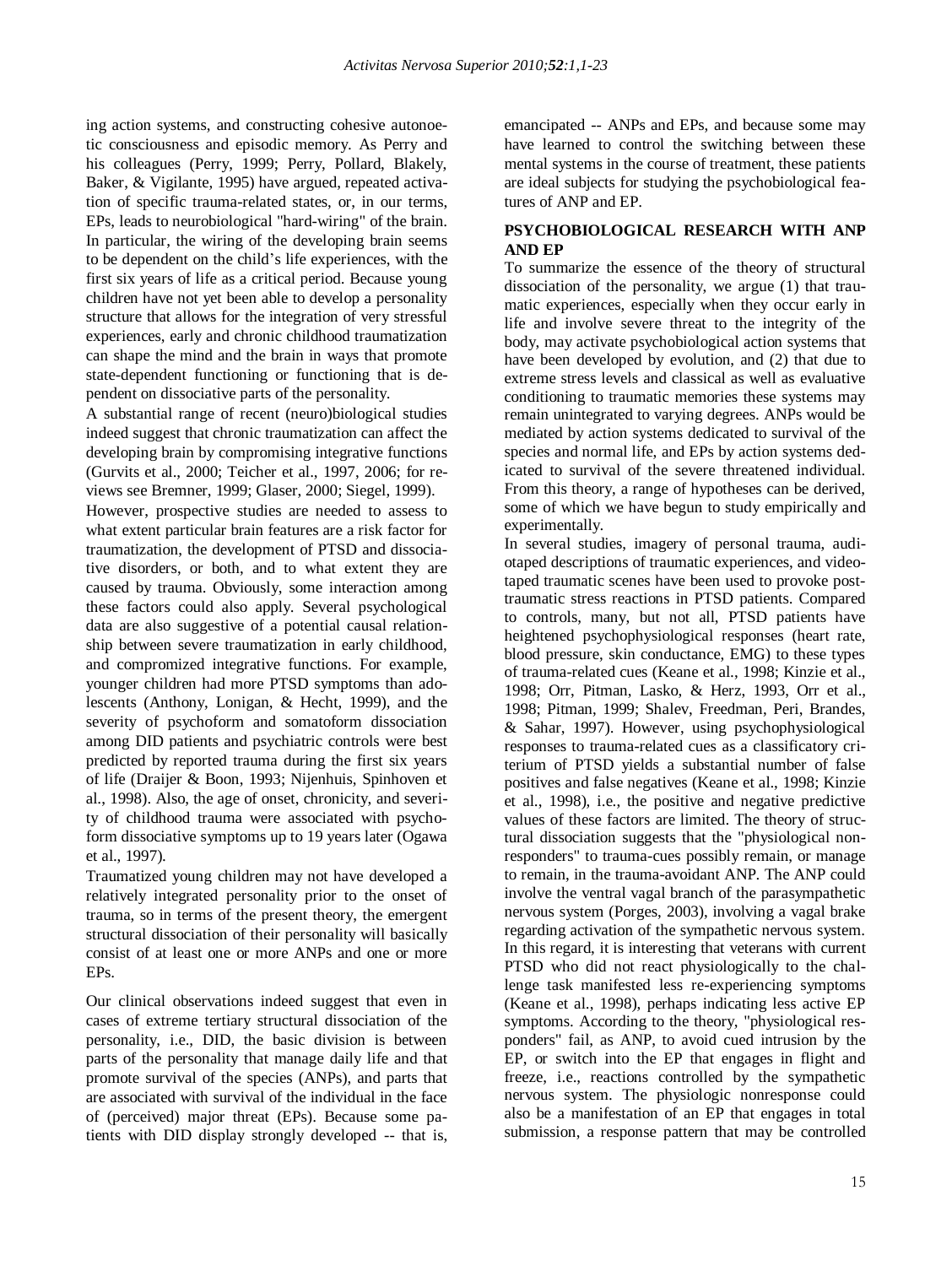by the dorsal vagal branch of the parasympathetic nervous system (Porges, 2003).

According to the theory, the ANP and EP display different psychophysiological responses to traumatic memories that belong to the episodic memory system of the EP, and that -- at most -- belong to the semantic memory system of the ANP. Brewin (2001) talks about situationally accessible memories (marking EP) and verbally accessible memories (characterizing ANP to the extent that ANP retrieves trauma-related memories). Thus EPs would react as "physiologic responders" with PTSD, and ANPs as "nonresponders." (Incidentally, according to the theory of structural dissociation, the responders would remain as EPs, and the nonresponders as ANPs.)

In the first study of its kind, Nijenhuis, Quak et al. (1999) assessed several psychophysiological reactions of ANPs and EPs to audiotaped descriptions of traumatic memories in 11 women with DID that was assessed by the SCID-D (Steinberg, 1994). Descriptions of recalled responses to the stimuli that constituted the recalled event were not included in the audiotape, because such response descriptions may be suggestive, and therefore may yield experimental artifacts. The memories were autonoetic for the EP, and anoetic, or at most noetic, for the ANP. In support of the hypotheses, it was found that in response to the trauma memory scripts, EPs, but not ANPs, displayed decreases of heart rate variability, and increases of heart rate frequency, systolic blood pressure, and diastolic blood pressure. No habituation or sensitization effects were observed. Both dissociative parts of the personality did not have differential psychophysiological responses to neutral memories that were autonoetic to both ANP and EP. Whereas EPs experienced a wide range of affective and sensorimotor reactions to the trauma memory scripts, ANPs did not have these reactions, or only to a minor degree. Compared with the reactions of PTSD patients found in most studies, the EPs of DID patients had greater increases of heart rate and both systolic and diastolic blood pressure upon exposure to personified traumacues. Among PTSD patients more severe pathology was associated with a higher magnitude of psychophysiological reactions to these cues (Orr et al., 1998).

Could these remarkable responsive patterns of DIDpatients be a result of suggestion? Pending tests with DID-simulating controls, it should be noted that 80% or more of DID-patients have PTSD (Boon & Draijer, 1993; Darves-Bornoz, 1997; Darves-Bornoz, Pierre, Lépine, Degiovanni, & Gaillard, 1998), and that dissimulating and simulating PTSD is difficult (Gerardi et al., 1989; Orr & Pitman, 1993). When subjects with PTSD were instructed to alter their psychophysiological responses to combat stimuli, they were unable to do so, and although subjects without PTSD were able to increase certain psychophysiological responses to appear

more like the PTSD veterans, large differences between PTSD and non-PTSD subjects remained (Gerardi et al., 1989). Thus, if one argued that the ANP and EP in DID result from suggestion, and do not reflect genuine dissociative parts of the personality, one still would have to explain a range of important phenomena. First, why is there comorbid PTSD in these patients? Why does the DID patient's EP have more pronounced psychophysiological responses to trauma-cues compared to the magnitude of response in PTSD patients? What is the explanation of positive (dissociative) PTSD symptomatology in DID that depends on the part of the personality that is dominant at a given moment, such as intrusions, and psychophysiological responses to trauma-cues? And if one does not accept the concept of functioning that is dependent on the activated part of the personality, how does one explain the ability of DID patients to periodically dissimulate their PTSD, a feat that PTSD patients without DID cannot perform? Currently, it is tested whether ANP and EP simulating healthy women have different psychophysiological reactions to neutral and aversive autobiographical memories (Reinders et al, in progress). The preliminary results suggest that these differences do not exist.

In the experiment with DID patients discussed above, patterns of neural activity associated with ANP and EP were also studied using PET (Reinders et al., 2003). There were no differences in regional cerebral blood flow (rCBF) for ANP and EP when the patients listened to shared, neutral autobiographical memories. However, large differences in regional neural activity were found for these dissociative parts when they listened to trauma memory scripts that ANP did not regard as a personal memory. EPs had, among others, more activity in the insula, and less activity in the right medial prefrontal cortex. Compared to EP, ANP had more activity in parietal (BA7/40) and occipital regions (BA 18,19). Interestingly, changed perfusion in BA 7/40 was previously found to be related to differences in sense of self in patients with depersonalization disorder (Simeon et al., 2000). The rCBF changes in the visual association areas (BA 18 and precuneus) and middle occipital gyrus (BA 19) reflect an inability of ANP to integrate visual and somatosensory information. This deactivation pattern is consistent with earlier functional imaging reports in normal subjects (Craik et al., 1999; Fink et al., 1996) exploring autobiographical versus nonautobiographical (i.e., self versus nonself) episodic memory retrieval. Reinders et al. suggested that their findings confirm the nonautobiographical manner in which ANP and the emotional way in which EP process the trauma-related script, supporting the concept of a different sense of autobiographical self for ANP and EP within one brain. Reinders et al.is more detailed analyses, in a paper that is about to be submitted, also show more activation of the bilateral amygdala, somatosensory cortex (SII), and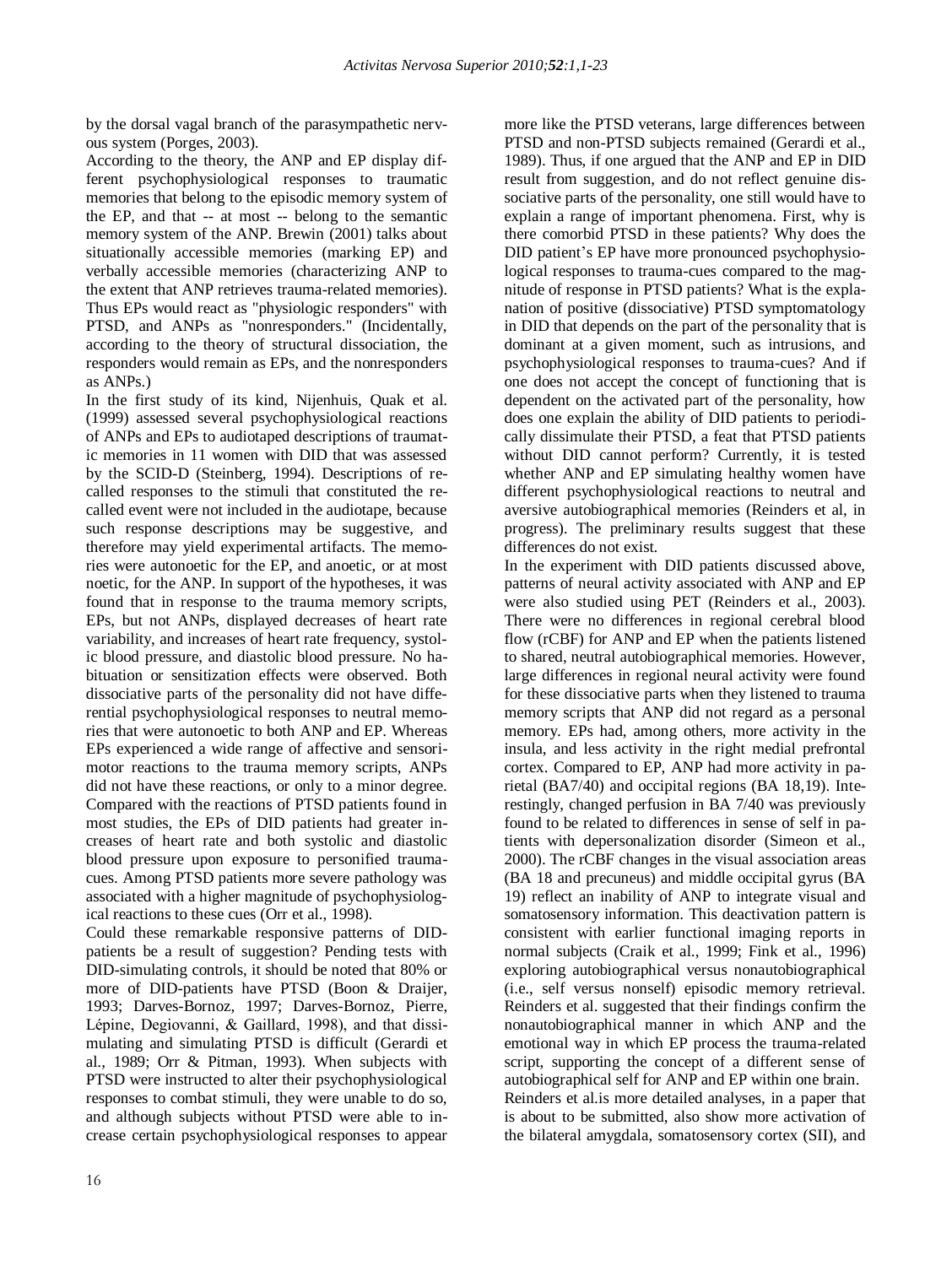caudate, and less activation of the anterior cingulate for EP compared to ANP during exposure to the trauma memory scripts. These findings are supportive of the theory of structural dissociation: EPs have strong emotional responses to traumatizing events that escape inhibition by prefrontal regions, whereas ANPs inhibit emotional reactions, while being depersonalized and not well in contact with bodily feelings. Work in progress tests rCBF for ANP and EP simulating healthy women. Our theory considers that ANPs can mentally avoid unconditioned and conditioned threat cues, and that EPs will selectively attend to these cues. It is well established that response to major threat cues is controlled by preconscious information processing (LeDoux, 1996). For example, responses to angry faces are essentially controlled by the right portion of the amygdala, thus involving reflexive emotional reactions (Morris, Ohman, & Dolan, 1998), and recent MRI-evidence has demonstrated exaggerated amygdala response to masked facial stimuli in PTSD (Rauch et al., 2000). We thus hypothesized that dissociative parts of the personality will display different reactivity to (un)conditioned threat, and that these differences will be evident following exposure to subliminally presented threat cues, i.e. cues that are presented very briefly to preclude consciously aware perception. In an original study, Van Honk et al. (1999) tested the effects of exposing the ANP and EP in DID patients to subliminally presented neutral, fearful, and angry facial expressions. They found that it tended to take ANPs less time to name the color of the mask that immediately followed the experimental stimuli when this stimulus involved angry facial expressions, compared to exposure to neutral facial expressions. However, EPs did not display this effect. Compared with real DID patients, DID-simulating controls had the reverse pattern: longer response latencies after exposure to angry faces when enacting ANPs, and a tendency toward shorter reaction times after exposure to angry faces as EPs: the interaction group (real DID/DID-simulators) x condition (angry/neutral faces) was statistically significant. These differences did not show up when using fearful faces compared to neutral faces. Thus, the effect seems to be specific for cues that signal an increased possibility of attack. The results are supportive of the hypothesis that ANPs preconsciously avoid subliminal threat cues, and that EPs are focused on threat cues.

If ANPs can preconsciously avoid externally presented (un)conditioned threat cues, it is reasonable to assume that they can also preconsciously avoid internal (un)conditioned threatening stimuli. Hence, it seems quite possible that the ANP preconsciously avoid the EP and its memories. In the theory of structural dissociation, this avoidance is a mental action that explains phobia of traumatic memory, phobia of dissociative parts of the personality, as well as phobia of mental

contents. It further explains persistent trauma-related dissociation, including degrees of dissociative amnesia. Markowitsch and his colleagues have demonstrated that trauma-related dissociative amnesia can be associated with reduced blood flow in parts of the brain that are normally activated during retrieval of autobiographical memories (Markowitsch, 1999; Markowitsch, Calabrese et al. 1997; Markowitsch, Fink et al., 1997; Markowitsch et al.,1998, 2000). Moreover, partial regaining of these memories was correlated with a return to normal brain metabolism in these areas (Markowitsch et al., 2000). These neurobiological data are consistent with the interpretation that dissociative amnesia involves inhibited access to memory. To repeat, this inhibition may reflect preconscious avoidance of perceived threat. According to the theory of structural dissociation of the personality, there will be testable psychobiological differences between dissociative parts of the personality that are manifestations of the attachment system and dissociative parts that represent the defensive system. For example, it predicts that the neuroendocrine profiles of these dissociative parts of the personality will be similar to the neuroendocrine profiles that are characteristic for the relevant action systems (attachment to and caretaking of offspring; defense). Since these dissociative parts present most distinctively in DID, experimental research into these matters will be best accomplished with patients who have this mental disorder that has remained a mystery for so long.

#### **CONCLUSION**

In this paper, we have presented a theory that attempts to comprehend trauma-related structural dissociation of the personality. In this context, the term dissociation has been qualified in several ways. As a process, dissociation has been described as a failure to synthesize and personify terrifying experiences. In the acute phase, this failure manifests in psychoform and somatoform peritraumatic dissociative symptoms, and in the aftermath of trauma, in current dissociative symptoms. The theory holds that dissociative processes do not split the emotional system that constitutes the premorbid personality in random ways, but rather along metaphoric minute cracks that naturally exist between action systems and subsystems. These systems are conceptualized as evolutionary based action systems that serve major functions, predominantly survival of the individual in the face of major threat, survival of the species, and management of daily life. In this context we have proposed three levels of structural dissociation that mark a range of trauma-related disorders: simple PTSD; complex PTSD, DES and DDNOS; and DID. According to the theory, these various disorders can be situated on a continuum of complexity of structural dissociation of the personality. Within this perspective, DID is not a manifestation of suggestion and role-playing as some authors believe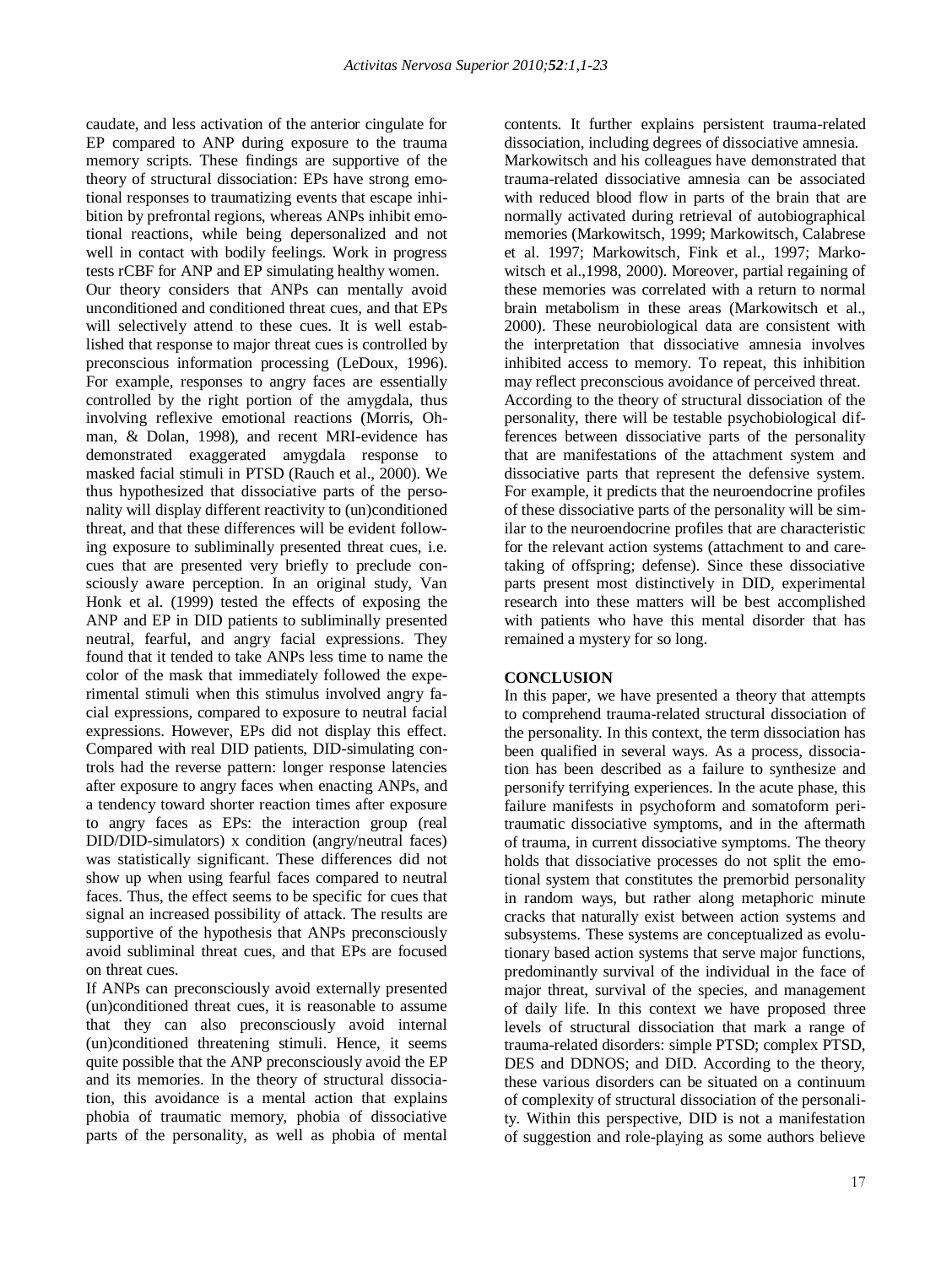(Lilienfeld et al, 1999; Spanos, & Burgess, 1994), but an extreme on a dimension of trauma-related mental disorders (Draijer & Boon, 1999; Brown, Frischholz, & Scheflin, 1999). However, the theory also holds that secondary elaboration and shaping of previously evoked dissociative mental systems may occur, e.g., by a range of psychological, social, and cultural influences (Laria & Lewis-Fernández, 2001).

We have presented a body of empirical and experimental data that support, or that are at least consistent with, the proposed theory. At a minimum it can be said that the basic distinction between ANP and EP serves heuristic functions in the study of trauma-related mental disorders. For example, the theory predicts testable neuroendocrine differences between both psychobiological systems, such as more prominent norepinephrine levels in EPs (to the extent that they involve activation of the sympathetic nervous system) compared to ANPs upon exposure to (perceived) threat. Another example of the heuristic function of the theory relates to the differential responses of ANPs and EPs to trauma memories and masked angry facial expression, as well as their different cortisol levels. Findings suggest that the processing of (perceived) threat by these dissociative parts of the personality diverges from the very early stages of information processing onward; this hypothesis can be tested using functional MRI. In fact, we currently plan this study. If the hypothesis would be confirmed, the next major question to address is what process controls the rather fundamental reorganization of the brain and mind when the traumatized individual switches from one dissociative part of the personality to another, in particular with respect to alternations between ANP and EP.

The theory also suggests a host of treatment guidelines that cannot be elaborated here (see Steele, Van der Hart, & Nijenhuis, in press). Briefly, it indicates that the treatment of trauma-related disorders, including DID, involves integration of feared mental contents in ways that are adapted to the current integrative capacity of the patient. The treatment basically concerns resolution of the structural dissociation of the personality by exposing the dissociative parts of the personality, and their mental contents, to each other in carefully planned steps that promote integration and preclude re-dissociation. The theory predicts that overcoming tertiary dissociation in DID is less demanding than overcoming secondary dissociation. It also states that overcoming primary dissociation implies exposure to severe perceived threat, and thus requires the highest level of mental functioning.

In practical terms, the theory suggests that the treatment is phase-oriented (cf. Brown, Scheflin, & Hammond, 1998; Herman, 1992b; Van der Hart, Van der Kolk, & Boon, 1998). In the first phase, level of functioning of ANPs is raised, by gradually overcoming phobia of

mental contents, phobia of ANPs for each other, and phobia of EPs. Also, phobia of attachment is addressed in that at least a working alliance and cooperation between ANPs and EPs among each other, and with the therapist are secured. If, and only if, the integrative level has been sufficiently raised, phobia of traumatic memories can be addressed in the second treatment phase, by stepwise exposure and prevention of redissociation. In the third and final phase, integration of the personality, overcoming phobia of intimate attachment, and coping with life in non-dissociative and otherwise non-avoidant ways are the main goals.

#### **REFERENCES**

American Psychiatric Association. (1994). *Diagnostic and statistical manual of mental disorders* (4th ed.). Washington, DC: Author.

Anthony, J.L., Lonigan, C.J., & Hecht, S.A. (1999). Dimensionality of posttraumatic stress disorder symptoms in children exposed to disaster: Results from confirmatory factor analyses. *Journal of Abnormal Psychology*, 108, 326-336.

Appelfeld, A. (1994). *Beyond despair*. New York: Fromm International.

Arnold, S.E. & Trojanowski, J.Q. (1996). Human fetal hippocampal development: I. Cytoarchitecture, myeloarchitecture, and neuronal morphologic features. *Journal of Comprehensive Neurology, 367*, 274-92.

Baeyens, F., Hermans, D., & Eelen, P. (1993). The role of CS-UCS contingency in human evaluative conditioning. *Behavior Research and Therapy, 31*, 731-737.

Benes, F.M. (1998). Human brain growth spans decades. *American Journal of Psychiatry, 155*, 1489.

Boon, S., & Draijer, N. (1993). *Multiple personality disorder in the Netherlands*. Lisse: Swets & Zeitlinger.

Braude, S. (1995). *First person plural: Multiple personality and the philosophy of mind.* Revised edition. Lanham: Rowman & Littlefield.

Bremner, J.D. (1999). Does stress damage the brain? *Biological Psychiatry, 45*, 797-805.

Bremner, J.D., & Brett, E. (1997). Trauma-related dissociative states and long-term psychopathology in posttraumatic stress disorder. *Journal of Traumatic Stress, 10*, 37-49.

Bremner, J.D., Innis, R.B., Ng C.K., Staib, L.H., Salomon, R.M., Bronen, R.A., Duncan, J., Southwick, S.M., Krystal, J.H., Rich, D., Zubel, G., Dey, H., Soufer, R., & Charney, D.S. (1997). PET measurement of central metabolic correlates of yohimbine administration in posttraumautic stress disorder. *Archives of General Psychiatry, 54*, 246-256.

Bremner, J.D., Licinio, J., Darnell, A., Krystal, J.H., Owens, M.J., Southwick, S.M., Nemeroff, C.B., & Charney, D.S. (1997). Elevated CSF corticotropin-releasing factor concentrations in posttraumatic stress disorder. *American Journal of Psychiatry, 154*, 624-629.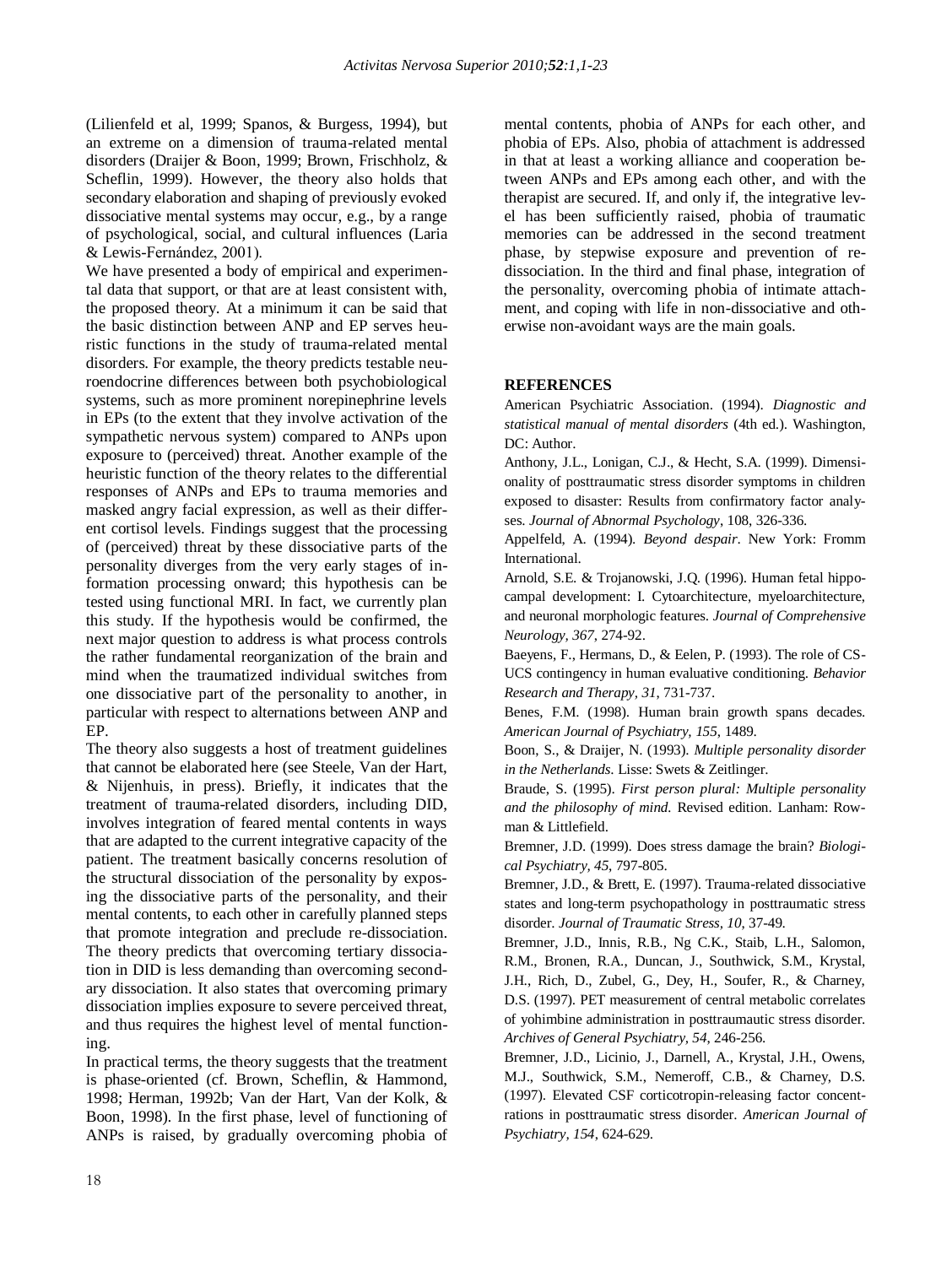Bremner, J.D., Randall, P., Scott, T.M., Bronen, R.A., Seibyl, J.P., Southwick, S.M., Delaney, R.C., McCarthy, G., Charney, D.S., & Innis, R.B. (1995). MRI-based measures of hippocampal volume in patients with PTSD. *American Journal of Psychiatry, 152*, 973-981.

Bremner, J.D., Randall, P., Vermetten, E., Staib, L., Bronen, R.A., Mazure, C., Capelli, S., McCarthy, G., Innis, R.B., & Charney, D.S. (1997). Magnetic resonance imaging-based measurement of hippocampal volume in posttraumatic stress disorder related to childhood physical and sexual abuse--a preliminary report. *Biological Psychiatry, 41*, 23-32.

Brewin, C.R. (2001). A cognitive neuroscience account of posttraumatic stress disorder and its treatment. *Behavior Research and Therapy, 39*, 373-393.

Brown, D., Scheflin, A.W., & Hammond, C.D. (1998). *Memory, trauma treatment, and the law*. New York: Norton.

Brown, D., Frischholz, E.J., & Scheflin, A.W. (1999). Iatrogenic dissociative identity disorder: An evaluation of the scientific evidence. *Journal of Psychiatry and Law, 27*, 549- 638.

Burgess, A.W., Hartmann, C.R., & Baker, T. (1995). Memory representations of childhood sexual abuse. *Journal of Psychosocial Nursing, 33*, 9-16.

Charcot, J.M. (1889). *Clinical lectures on diseases of the nervous system delivered at the infirmary of la Salpetriere* (Th. Saville, Trans.) (Vol. 3). London: The New Sydenham Society. (Reprint: Routledge, London, 1991).

Ciompi, L. (1991). Affects as central organising and integrating factors: A new psychosocial/biological model of the psyche. *British Journal of Psychiatry, 159*, 97-105.

Craik, F.I.M., Moroz, T.M., Moscovitch, M., Stuss, D.T., Winocur, G., Tulving, E., & Kapur, S. (1999). In search of the self: a positron emission tomography study. *Psychological Science, 10*, 26n34.

Darves-Bornoz, J.M. (1997). Rape-related psychotraumatic syndromes. *European Journal of Obstetrics and Gynecology, 71*, 59-65.

Darves-Bornoz, J.M., Pierre, F., Lépine, J.P., Degiovanni, A., & Gaillard, P. (1998). Screening for psychologically traumatized rape victims. *European Journal of Obstetrics,.Gynecology, and.Reproductive Biology, 77*, 71-75.

Dell, P.F. (1997, November 8-11). Somatoform dissociation and reported trauma in DID and DDNOS. Paper presented at the 14th International Conference of the International Society for the Study of Dissociation, Seattle, WA.

Draijer, N., & Boon, S. (1993). Trauma, dissocation, and dissociative disorders. In S. Boon & N. Draijer (Eds.), *Multiple personality disorder in the Netherlands: A study on reliability and validity of the diagnosis* (pp. 177-193). Amsterdam/Lisse: Swets & Zeitlinger.

Draijer, N., & Boon, S. (1999). The imitation of dissociative identity disorder. *Journal of Psychiatry and Law, 27*, 423-458. Ehling, T., Nijenhuis, E.R.S., & Krikke, A. (2001). Hippocampal volume in dissociative identity disorder and matched healthy controls. Proceedings of the 18th International Fall Conference of the International Society for the Study of Dissociation. New Orleans, December 2-4.

Ehling, T., Nijenhuis, E.R.S., & Krikke, A. (2003). Volume of discrete brain structures in florid and recovered DID,

DDNOS, and healthy controls. Proceedings of the 20th International Fall Conference of the International Society for the Study of Dissociation. Chicago, November 2-4.

Elklit, A. (1997). The aftermath of an industrial disaster. *Acta Psychiatrica Scandinavica, 96*, 1-25.

Fanselow, M.S., & Lester, L.S. (1988). A functional behavioristic approach to aversively motivated behavior: Predatory imminence as a determinant of the topography of defensive behavior. In R.C. Bolles & M.D. Beecher (Eds.), *Evolution and learning* (pp. 185-212). Hillsdale, NJ: Erlbaum.

Fink, G.R., Markowitsch, H.J., Reinkemeier, M., Bruckbauer, T., Kessler, J., & Heiss, W. (1996). Cerebral representation of ones own past: neural networks involved in autobiographical memory. *Journal of Neuroscience, 16*, 4275n4282.

Freyd, J.J. (1996). *Betrayal trauma: The logic of forgetting childhood trauma*. Cambridge, MA: Harvard University Press. Gerardi, R., Blanchard, E., & Kolb, L. (1989). Ability of Vietnam veterans to dissimulate a psychophysiological assessment for post-traumatic stress disorder. *Behavior Therapy, 20*, 229-243.

Glaser, D. (2000). Child abuse and neglect and the brain: A review. *Journal of Child Psychology and Psychiatry, 41*, 97- 116.

Gurvits, T.V., Gilbertson, M.W., Lasko, N.B., Tarhan, A.S., Simeon, D., Macklin, M.L., Orr, S.P., & Pitman, R.K. (2000). Neurologic soft signs in chronic posttraumatic stress disorder. *Archives of General Psychiatry, 57*, 181-186.

Halgren, E., Walter, R.D., Cherlow, D.G., & Crandall, P.H. (1978). Mental phenomena evoked by electrical stimulation of the human hippocampal formation and amygdala. *Brain, 101*, 83-117.

Harvey, A.G., & Bryant, R.A. (1999). Dissociative symptoms in acute stress disorder. *Journal of Traumatic Stress, 12*, 673- 680.

Herman, J.L. (1992). Complex PTSD: A syndrome in survivors of prolonged and repeated trauma. *Journal of Traumatic Stress, 5*,377-392. (a)

Herman, J.L. (1992). *Trauma and recovery*. New York: Basic Books. (b)

Horevitz, R., & Loewenstein, R.J. (1994). The rational treatment of multiple personality disorder. In S.J. Lynn & J.W. Rhue (Eds.), *Dissociation: Clinical and theoretical perspectives* (pp. 289-316). New York: Guilford.

Horowitz, M.J. (1978). Stress response syndromes. Northvale, NJ: Jason Aronson.

Jackson, J.H. (1931/32). *Selected writings of John Hughlings Jackson* (Vol. 1 & 2). London: Milford.

Janet, P. (1889). *L'Automatisme psychologique*. Paris: Félix Alcan.

Janet, P. (1894). Histoire d'une idée fixe. *Revue Philosophique, 37*, 121-163.

Janet, P. (1904). L'amnésie et la dissociation des souvenirs par l'émotion. *Journal de Psychologie, 1*, 417-453.

Janet, P. (1907). *The major symptoms of hysteria*. London & New York: Macmillan.

Janet, P. (1909). *Les névroses*. Paris: E. Flammarion.

Janet, P. (1911). *L'Etat mental des hystériques* (Reprint: Lafitte Reprints, Marseilles, 1983 ed.). Paris: Felix Alcan.

Janet, P. (1919). *Les médications psychologiques*. Paris: Félix Alcan. English edition: Psychological healing. New York: Macmillan, 1925.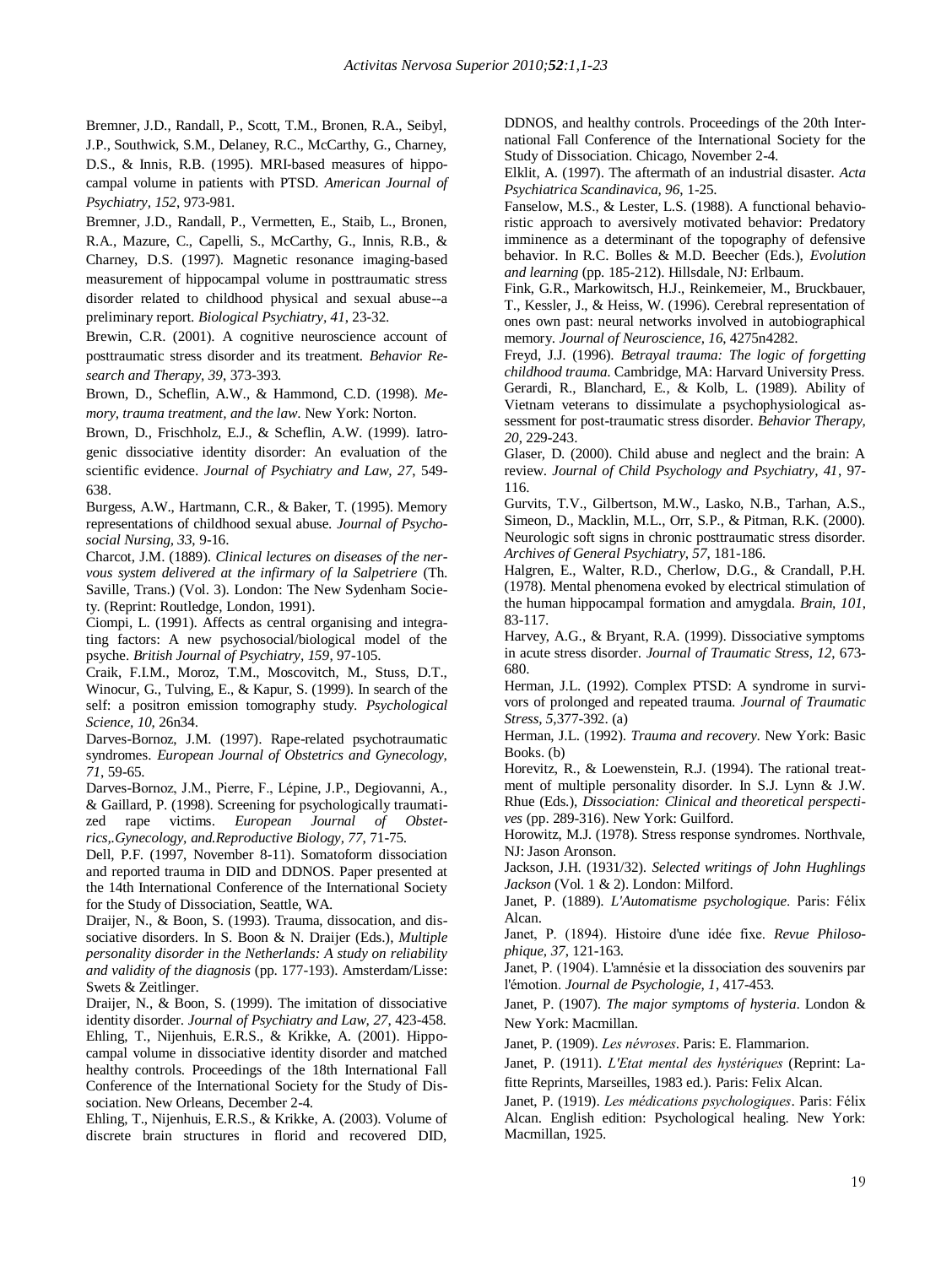Janet, P. (1928). *L'évolution de la mémoire et de la notion du temps*. Paris: A Chahine.

Joseph, S., Yule, W., Williams, R., & Andrews, B. (1993). Crisis support in the aftermath of a disaster: A longitudinal perspective. *British Journal of Clinical Psychology, 32*, 177- 185.

Kardiner, A. (1941). *The traumatic neuroses of war*. New York: P. B. Hoeber.

Keane, T., Kolb, L., Kaloupek, D., Orr, S., Blanchard, E., Thomas, R., Hsieh, F., & Lavori, P. (1998). Utility of psychophysiological measurement in the diagnosis of posttraumatic stress disorder: Results from a Department of Veterans Affairs cooperative study. *Journal of Consulting and Clinical Psychology, 66*, 914-923.

King, L.A., King, D.W., Fairbank, J.A., Keane, T.M., & Adams, G.A. (1998). Resilience-recovery factors in posttraumatic stress disorder among female and male Vietnam veterans: hardiness, postwar social support, and additional stressful life events. *Journal of Personality and Social Psychology, 74*, 420-434.

Kinzie, J.D., Denney, D., Riley, C.M., Boehnlein, J.K., Mc-Farland, B.H., & Leung, P. (1998). A cross-cultural study of reactivation of posttraumatic stress disorder symptoms: American and Cambodian psychophysiological response to viewing traumatic video scenes. *Journal of Nervous and Mental Disease, 186*, 670-676.

Kluft, R.P. (1986). High-functioning multiple personality patients: Three cases. *Journal of Nervous and Mental Disease, 174*, 722-726.

Kluft, R.P. (1991). Multiple personality disorder. In A. Tasman & S.M. Goldfinger (Eds.), *American psychiatric press review of psychiatry* (Vol. 10, pp. 161-188). Washington, DC: American Psychiatric Press.

Koopman, C., Classen, C., & Spiegel, D. (1994). Predictors of posttraumatic stress symptoms among survivors of the Oakland/Berkeley, California firestorm. *American Journal of Psychiatry, 151*, 888-894.

Koopman, C., Classen, C., & Spiegel, D. (1996). Dissociative responses in the immediate aftermath of the Oakland/Berkeley firestorm. *Journal of Traumatic Stress, 9*, 521-540

Krystal, J.H., Karper, L.P., Seibyl, J.P., Freeman, G.K., Delaney, R., Bremner, J.D., Heninger, G.R., Bowers, M.B., & Charney, D.S. (1994). Subanesthetic effects of the noncompetitive NMDA antagonist, ketamine, in humans. Psychotomimetic, perceptual, cognitive, and neuroendocrine responses. *Archives of General Psychiatry, 51*, 199-214.

Krystal, J.H., Bremner, J.D., Southwick, S.M., & Charney, D.S. (1998). The emerging neurobiology of dissociation: Implications for the treatment of posttraumatic stress disorder. In J.D. Bremner & C.R. Marmar (Eds.), *Trauma, memory, and dissociation* (pp. 321-363). Washington DC: American Psychiatric Press.

Laria, A.J. & Lewis-Fernández, R. (2001). Professional fragmentation of experience in the study of dissociation, somatization, and culture. *Journal of Trauma and Dissociation, 2(3)*, 17-47.

LeDoux, J.E. (1996). *The emotional brain: The mysterious underpinning of emotional life*. New York: Simon & Schuster. Lilienfeld, S.O., Lynn, S.J., Kirsch, I., Chaves, J.F., Sarbin, T.R., Ganaway, G.K., & Powell, R.A. (1999). Dissociative

identity disorder and the sociocognitive model: Recalling the lessons of the past. *Psychological Bulletin, 125*, 507-23.

Liotti, G. (1992). Disorganized/disoriented attachment in the etiology of dissociative disorders. *Dissociation, 5*, 196-204.

Liotti, G. (1995). Disorganized/disoriented attachment in the psychotherapy of the dissociative disorders. In S. Goldberg, R. Muir, & J. Kerr (Eds.), *Attachment theory: Social, developmental and clinical perspectives*, 343-363. Hillsdale, NJ: The Analytic Press.

Liotti, G. (1999). Disorganization of attachment as a model for understanding dissociative psychopathology. In J. Solomon & C. George (Eds.), *Attachment disorganization*, 297- 317. New York: Guilford. (a)

Liotti, G. (1999). Understanding the dissociative process: The contributions of attachment theory. *Psychoanalytic Inquiry*, 19, 757-783. (b)

Main, M. (1991). Metacognitive knowledge, metacognitive monitoring, and singular (coherent) versus multiple (incoherent) models of attachment. In C.M. Parkes, J. Stevenson Hinde, & P. Marris (Eds.), *Attachment across the life cycle* (pp. 127-159). London: Routledge.

Main, M., & Hesse, E. (1990). Parent's unresolved traumatic experiences are related to infant disorganized attachment status: Is frightened and/or frightening parental behavior the linking mechanism? In M.T. Greenberg, D. Cicchetti, & E. M. Cummings (Eds.), *Attachment in the preschool years*, (pp.161-182). Chicago, IL: University of Chicago Press.

Main, M., & Morgan, H. (1996). Disorganization and disorientation in infant Strange Situation behavior: Phenotypic resemblance to dissociative states? In L. Michelson  $& \hat{W}$ . Ray (Eds.), *Handbook of dissociation* (pp. 107-137). New York: Plenum.

Markowitsch, H.J. (1999). Functional neuroimaging correlates of functional amnesia. *Memory*, 7, 561-583.

Markowitsch, H.J., Calabrese, P., Fink, G.R., Durwen, H.F., Kessler, J., Harting, C., Konig, M., Mirzaian, E.B., Heiss, W.D., Heuser, L., & Gehlen, W. (1997). Impaired episodic memory retrieveal in a case of probably psychogenic amnesia. *Psychiatry Research: Neuroimaging Section, 74*, 119-126.

Markowitsch, H.J., Fink, G.R., Thone, A., Kessler, J., & Heiss, W.D. (1997). A PET study of persistent psychogenic amnesia covering the whole life span. *Cognitive Neuropsychiatry, 2*, 135-158.

Markowitsch, H.J., Kessler, J., Van der Ven, C., Weber-Luxenburger, G., Albers, M., & Heiss, W.D. (1998). Psychic trauma causing grossly reduced brain metabolism and cognitive deterioration. *Neuropsychologia, 36*, 77-82.

Markowitsch, H.J., Kessler, J., Weber-Luxenburger, G., Van der Ven, C., Albers, M., & Heiss, W.D. (2000). Neuroimaging and behavioral correlates of recovery from mnestic block syndrome and other cognitive deteriorations. *Neuropsychiatry, Neuropsychology, and Behavioral Neurology, 13*, 60-66.

Marmar, C.R., Weiss, D.S., Schlenger, W.E., Fairbank, J.A., Jordan, K., Kulka, R.A., & Hough, R.L. (1994). Peritraumatic dissociation and posttraumatic stress in male Vietnam theater veterans. *American Journal of Psychiatry, 151*, 902-907.

Marmar, C.R., Weiss, D.S., & Metzler, T.J. (1998). Peritraumatic dissociation and posttraumatic stress disorder. In J.D. Bremner & C.R. Marmar (Eds.), *Trauma, memory, and dissociation* (pp. 229-252). Washington, DC: American Psychiatric Press.

McDougall, W. (1926). *An outline of abnormal psychology*. London: Methuen.

McGaugh, J.L. (1990). Significance and remembrance: The role of neuromodulatory systems. *Psychological Science, 1*, 15-25.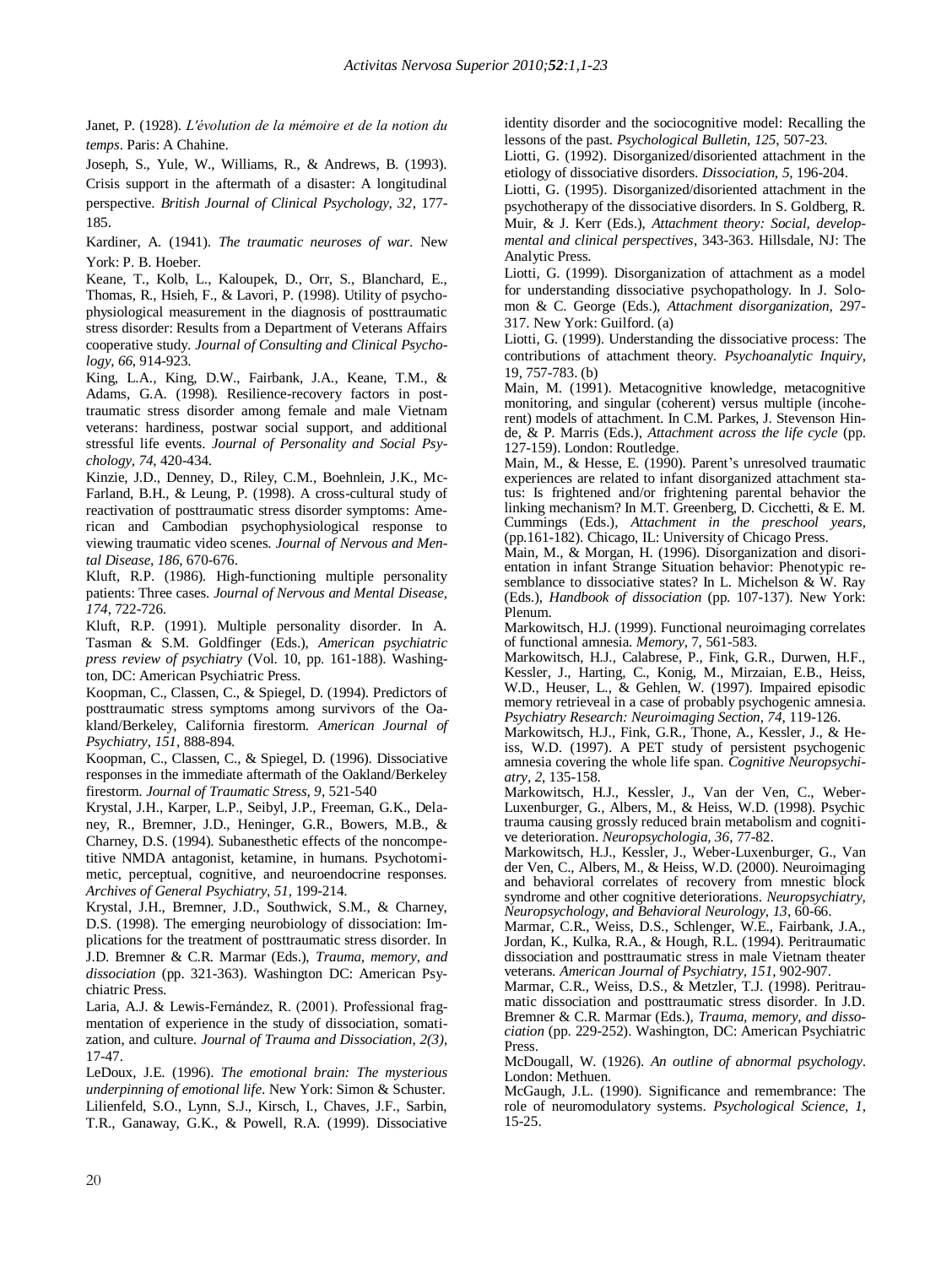Meares, R. (1999). The contribution of Hughlings Jackson to an understanding of dissociation. *American Journal of Psychiatry, 156*, 1850-1855.

Modell, A. (1990). *Other times, other realities: Towards a theory of psychoanalytic treatment*. Cambridge, MA: Harvard University Press.

Morris, J.S., Ohman, A., & Dolan, R.J. (1998). Conscious and unconscious emotional learning in the human amygdala. *Nature, 393*, 467-470.

Myers, C.S. (1940). *Shell shock in France 1914-1918*. Cambridge: Cambridge University Press.

Nijenhuis, E.R.S. (1994). *Dissociatieve stoornissen en psychotrauma* [Dissociative disorders and psychological trauma]. Houten, The Netherlands: Bohn Stafleu Van Loghum.

Nijenhuis, E.R.S. (1999). *Somatoform dissociation: Phenomena, measurement, and theoretical issues*. Assen, The Netherlands: Van Gorcum.

Nijenhuis, E.R.S., Quak, J., Reinders, S., Korf, J., Vos, H., & Marinkelle, A.B. (1999). Identity dependent processing of traumatic memories in dissociative identity disorder: Converging regional blood flow, physiological and psychological evidence. Paper presented at the Proceedings of the 6th European Conference on Traumatic Stress: Psychotraumatology, clinical practice, and human rights, Istanbul, Turkey.

Nijenhuis, E.R.S., Spinhoven, P., Van Dyck, R., & Van der Hart, O. (1996). The development and psychometric characteristics of the Somatoform Dissociation Questionnaire (SDQ-20). *Journal of Nervous and Mental Disease, 184*, 688-694.

Nijenhuis, E.R.S., Spinhoven, P., & Vanderlinden, J. (1998). Animal defensive reactions as a model for dissociative reactions. *Journal of Traumatic Stress, 11*, 243-260.

Nijenhuis, E.R.S., Spinhoven, P., Vanderlinden, J., Van Dyck, R., & Van der Hart, O. (1998). Somatoform dissociative symptoms as related to animal defense reactions to predatory imminence and injury. *Journal of Abnormal Psychology, 107*, 63-73.

Nijenhuis, E.R.S., Spinhoven, P., Van Dyck, R., Van der Hart, O., & Vanderlinden, J. (1998). Degree of somatoform and psychological dissociation in dissociative disorders is correlated with reported trauma. *Journal of Traumatic Stress, 11*, 711-730.

Nijenhuis, E.R.S., & Van der Hart, O. (1999). Forgetting and reexperiencing trauma. In J. Goodwin & R. Attias (Eds.), *Splintered reflections: Images of the body in treatment* (pp. 39-65). New York: Basic Books.

Nijenhuis, E.R.S., Van der Hart, O., & Kruger, K. (2002). The psychometric characteristics of the Traumatic Experiences Questionnaire (TEC): First findings among psychiatric outpatients. *Clinical Psychology and Psychotherapy, 9(3)*, 200-210. Nijenhuis, E.R.S., Van der Hart, O., Kruger, K. & Steele, K. (2004). Somatoform dissociation, reported trauma, and animal defence-like reactions. *Australian and New Zealand Journal of Psychiatry, 38*, 678 – 686.

Nijenhuis, E.R.S., Van der Hart, & Steele, K. (2002). The emerging psychobiology of trauma-related dissociation and dissociative disorders. In: H. DiHaenen, J.A. Den Boer, H. Westenberg, & P. Willner (Eds.) pp. 1079-1098, *Biological Psychiatry*. London: Wiley.

Nijenhuis, E.R.S. & Van Duyl, M. (2001). Dissociative symptoms and reported trauma among Ugandan patients with possessive trance disorder. Proceedings of the 18th International Fall Conference of the International Society for the Study of Dissociation. New Orleans, December 2-4.

Nijenhuis, E.R.S., Van Dyck, R., Spinhoven, P., Van der Hart, O., Chatrou, M., Vanderlinden, J., & Moene, F. (1999). Somatoform dissociation discriminates among diagnostic categories over and above general psychopathology. *Australian and New Zealand Journal of Psychiatry, 33*, 511-520.

Nijenhuis, E.R.S., Van Dyck, R., Ter Kuile, M.M., Mourits, M.J.E., Spinhoven, P., & Van der Hart, O. (2003). Evidence for associations among somatoform dissociation, psychological dissociation and reported trauma in patients with chronic pelvic pain. *Journal of Psychosomatic Obstetrics and Gynecology, 24*, 87-98.

Nijenhuis, E.R.S., Van Engen, A., Kusters, I., & Van der Hart, O. (2001). Peritraumatic somatoform and psychological dissociation in relation to recall of childhood sexual abuse. *Journal of Trauma and Dissociation, 2(3)*, 49-68.

Ogawa, J.R., Sroufe, L.A., Weinfield, N.S., Carlson, E.A., & Egeland, B. (1997). Development and the fragmented self: longitudinal study of dissociative symptomatology in a nonclinical sample. *Development and Psychopathology, 9*, 855-79. Orr, S.P., Pitman, R.K., Lasko, N.B., & Herz, L.R. (1993). Psychophysiological assessment of posttraumatic stress disorder imagery in World War II and Korean combat veterans. *Journal of Abnormal Psychology, 102*, 152-159.

Orr, S.P., Lasko, N.B., Metzger, L.J., Berry, N.J., Ahern, C.E., & Pitman, R.K.(1998). Psychophysiologic assessment of women with posttraumatic stress disorder resulting from childhood sexual abuse. *Journal of Consulting and Clinical Psychology, 66*, 906-913.

Orr, S.P., & Pitman, R.K. (1993). Psychophysiologic assessment of attempts to simulate posttraumatic stress disorder. *Biological Psychiatry, 33*, 127-129.

Panksepp, J. (1998). *Affective neuroscience: The foundations of human and animal emotions*. New York: Oxford University Press.

Pelcovitz, D., Van der Kolk, B.A., Roth, S., Mandel, F., Kaplan, S., & Resick, P. (1997). Development of a criteria set and a structured interview for the disorders of extreme stress (SIDES). *Journal of Traumatic Stress, 10*, 3-16.

Perry, B.D. (1999). The memory of states: How the brain stores and retrieves traumatic experience. In J. Goodwin & R. Attias (Eds.), *Splintered reflections: Images of the body in treatment* (pp. 9-38). New York: Basic Books.

Perry, B.D., Pollard, R.A., Blakely, T.L., Baker, W.L., & Vigilante, D. (1995). Childhood trauma, the neurobiology of adaptation, and "use dependent" development of the brain: How "states" become "traits". *Infant Mental Health Journal, 16*, 271-291.

Pitman, R.K., Orr, S.P., Shalev, A.Y., Metzger, L.J., & Mellman, T.A. (1999). Psychophysiological alterations in posttraumatic stress disorder. *Seminars in Clinical Neuropsychiatry, 4*, 234-241.

Porges, S.W. (2003). The Polyvagal Theory: phylogenetic contributions to social behavior. *Physiology and Behavior, 79*, 503-513.

Putnam, F.W. (1989). *Diagnosis and treatment of multiple personality disorder*. New York: Guilford.

Putnam, F.W. (1997). *Dissociation in children and adolescents: A developmental perspective*. New York: Guilford.

Putnam, F.W., Guroff, J.J., Silberman, E.K., Barban, L., & Post, R.M. (1986). The clinical phenomenology of multiple personality disorder: Review of 100 recent cases. *Journal of Clinical Psychiatry, 47*, 285-293.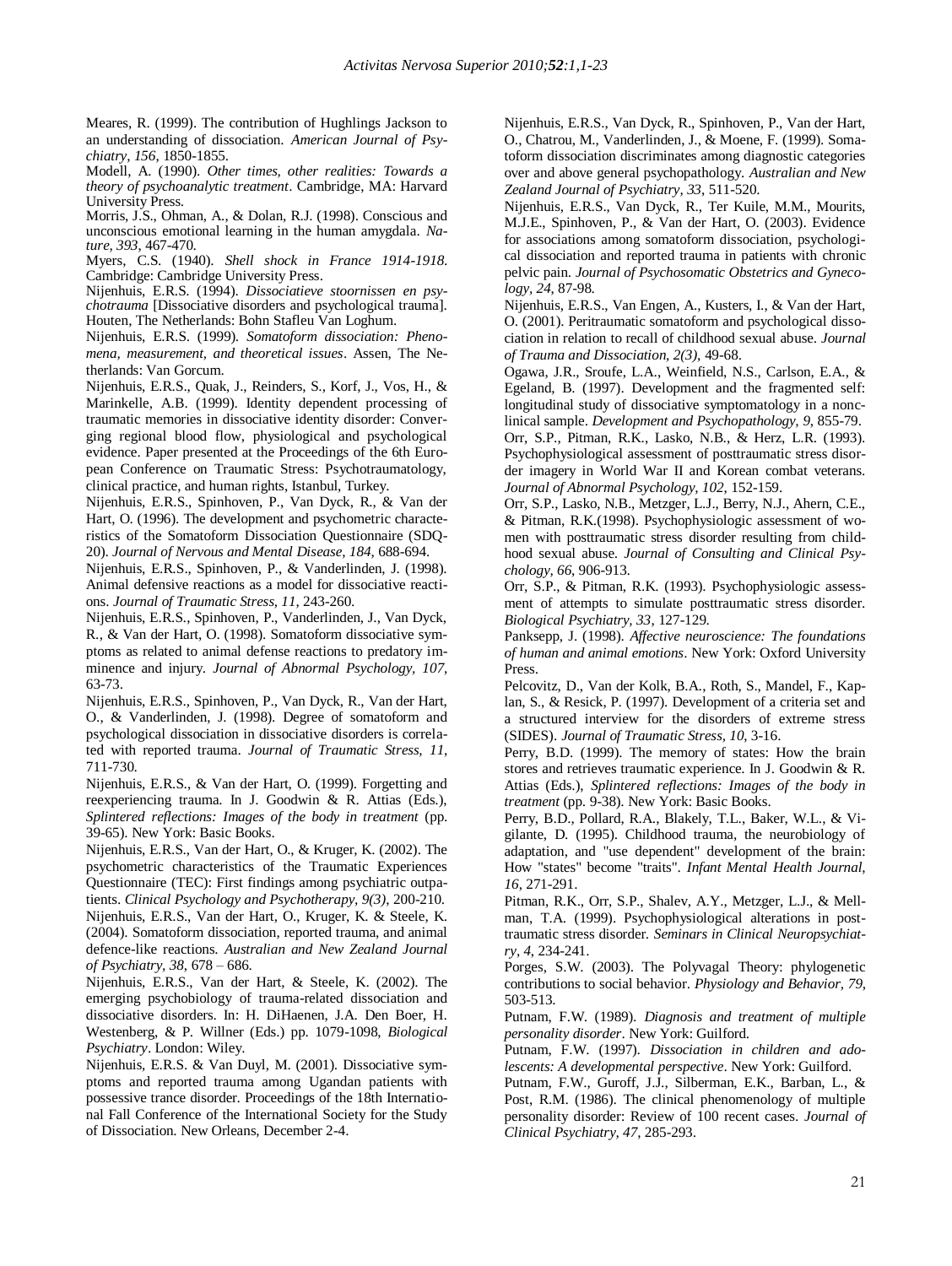Rauch, S.L., Whalen, P.J., Shin, L.M., McInerney, S.C., Macklin, M.L., Lasko, N.B., Orr, S.P., & Pitman, R.K. (2000). Exaggerated amygdala response to masked facial stimuli in posttraumatic stress disorder: A functional MRI study. *Biological Psychiatry, 47*, 769-776.

Reinders, A.A.T.S., Nijenhuis, E.R.S., Paans, A.M.J., Korf, J., Willemsen, A.T.M., & Den Boer, J.A. (2003). One Brain, Two Selves. *NeuroImage, 20*, 2119-2125.

Runtz, M.G. & Schallow, J.R. (1997). Social support and coping strategies as mediators of adult adjustment following childhood maltreatment. *Child Abuse & Neglect, 21*, 211-226. Schuengel, C., Bakermans-Kranenburg, M.J., & Van IJzendoorn. M.H. (1999). Frightening maternal behavior linking unre-

solved loss and disorganized infant attachment. *Journal of Consulting and Clinical Psychology, 67*, 54-63.

Seress. L. (1998). Neuronal connections, cell formation and cell migration in the perinatal human hippocampal dentate gyrus. *Ceskoslovenska Fysiologie, 47*, 42-50.

Shalev, A.Y., Freedman, S., Peri, T., Brandes, D., & Sahar, T. (1977). Predicting PTSD in trauma survivors: Prospective evaluation and self-report and clinicial-administrated instruments. *British Journal of Psychiatry, 170*, 558-564.

Shalev, A.Y., Peri, T., Caneti, L., & Schreiber, S. (1996). Predictors of PTSD in injured trauma survivors. *American Journal of Psychiatry, 53*, 219-224.

Siegel, D.J. (1999). *The developing mind: Toward a neurobiology of interpersonal experience*. New York: Guilford.

Simeon, O., Guralnik, E.A., Hazlett, J., Spiegel-Cohen, J., Hollander, E. & Buchsbaum, M.S. Feeling unreal: a PET study of depersonalization disorder. *American Journal of Psychiatry, 157*, 1782n1788.

Solomon, Z., Mikulincer, M., & Avitzur, E. (1988). Coping, locus of control, social support, and combat-related posttraumatic stress disorder: A prospective study. *Journal of Personality and Social Psychology, 55*, 279-285.

Southwick, S.M., Krystal, J.H., Morgan, C.A., Johnson, D., Nagy, L.M., Nicolaou, A., Heninger, G.R, & Charney, D.S. (1993). Abnormal noradrenergic function in posttraumatic stress disorder. *Archives of General Psychiatry, 50*, 266-274.

Spanos, N.P., & Burgess, C. (1994). Hypnosis and multiple personality disorder: A sociocognitive perspective. In S.J. Lynn & J.W. Rhue (Eds.), *Dissociation: Clinical and theoretical perspectives* (pp.136-155). New York: Guilford Press.

Spiegel, D., Frischholz, E.J., & Spira, J. (1993). Functional disorders of memory. In A. Tasman & S.M. Goldfinger (Eds.), *American psychiatric press review of psychiatry*, Vol. 12 (pp. 747-782). Washington, DC: American Psychiatric Press.

Squire, L.R., & Knowlton, B.J. (1995). Memory, hippocampus, and brain systems. In S.G. Michael (Ed.), *The cognitive neurosciences*. (pp. 825-837): MIT Press, Cambridge, MA, US.

Steele, K., Van der Hart, O., & Nijenhuis, E.R.S. (in press). Allgemeine Behandlungsstrategien komplexer dissoziativer Störungen [General treatment strategies for complex dissociative disorders]. In S.O. Hoffman & A. Eckhart-Henn (Eds.). Dissoziative Störungen des Bewusstseins [Dissociative Disorders of Consciousness.] Stuttgart: Schattauer Verlag.

Steinberg, M. (1994). *Structured clinical interview for DSM-IV dissociative disorders, revised*. Washington, DC: American Psychiatric Press.

Teicher, M.H., Ito, Y., Glod, C.A., Andersen, S.L., Dumont, N., & Ackerman, E. (1997). Preliminary evidence for abnormal cortical development in physically and sexually abused children using EEG coherence and MRI. *Annals of the New York Academy of Sciences, 821*, 160-175.

Teicher, M., Tomoda, A., & Andersen, S.L. (2006). Neurobiological consequences of early stress and childhood maltreatment: Are results from human and animal studies comparable? *Annals of the New York Academy of Sciences, 1071*, 313-323.

Tichener, J.L. (1986). Post-traumatic decline: A consequence of unresolved destructive drives. In C. Figley (Ed.), *Trauma and its wake* (Vol. 2, pp. 5-19). New York: Brunner/Mazel.

Tichenor, V., Marmar, C. R., Weiss, D. S., Metzler, T. J., & Ronfeldt, H. M. (1996). The relationship of peritraumatic dissociation and posttraumatic stress: Findings in female Vietnam theater veterans. *Journal of Consulting and Clinical Psychology, 64*, 1054-1059.

Tsai, G.E., Condie, D., Wu, M.T., & Chang, I.W. (1999). Functional magnetic resonance imaging of personality switches in a woman with dissociative identity disorder. *Harvard Review of Psychiatry, 7*, 119-122.

Tulving, E. (1972). Episodic and semantic memory. In E. Tulving & W. Donaldson (Eds.), *Organization of memory* (pp. 381-403). New York: Plenum.

Van der Hart, O. (2000). *Psychic trauma: The disintegrating effects of overwhelming experience on mind and body*. Melbourne: The University of Melbourne, Faculty of Medicine, Dentistry and Health Sciences.

Van der Hart, O., & Brom, D. (2000). When the victim forgets: Trauma-induced amnesia and its assessment in Holocaust survivors. In A. Shalev, R. Yehuda, & A.C. McFarlane (Eds.), *International handbook of human response to trauma* (pp. 223-248). New York: Kluwer Academic/Plenum Publishers.

Van der Hart, O., Brown, P., & Graafland, M. (1999). Trauma-induced dissociative amnesia in World War I combat soldiers. *Australian and New Zealand Journal of Psychiatry, 33*, 37-46.

Van der Hart, O., & Nijenhuis, E. (1995). Amnesia for traumatic experiences. *Hypnos, 222*, 73-86.

Van der Hart, O., & Nijenhuis, E.R.S. (1998). Recovered memories of abuse and dissociative identity disorder. *British Journal of Psychiatry, 173*, 537-538.

Van der Hart, O. & Nijenhuis, E.R.S.. (2001). Loss and recovery of different memory types in generalized dissociative amnesia. *Australian and New Zealand Journal of Psychiatry, 35* (5), 589-600.

Van der Hart, O., & Op den Velde, W. (1995). Posttraumatische stoornisssen [Posttraumatic disorders]. In O. Van der Hart (Ed.), Trauma, dissociatie en hypnose [Trauma, dissociation and hypnosis] (pp. 103-145). Lisse: Swets & Zeitlinger.

Van der Hart, O., & Steele, K. (1997). Time distortions in dissociative identity disorder: Janetian concepts and treatment. *Dissociation, 10*, 91-103.

Van der Hart, O., & Steele, K. (1999). Relieving or reliving childhood trauma? A commentary on Miltenburg and Singer (1997). *Theory and Psychology, 9*, 533-540.

Van der Hart, O., Steele, K., Boon, S., & Brown, P. (1993). The treatment of traumatic memory: synthesis, realization, integration. *Dissociation, 6*, 162-180.

Van der Hart, O., Van der Kolk, B.A., & Boon, S. (1998). Treatment of dissociative disorders. In J.D. Bremner & C.R. Marmar (Eds.), *Trauma, memory, and dissociation* (pp. 253- 283). Washington, DC: American Psychiatric Press.